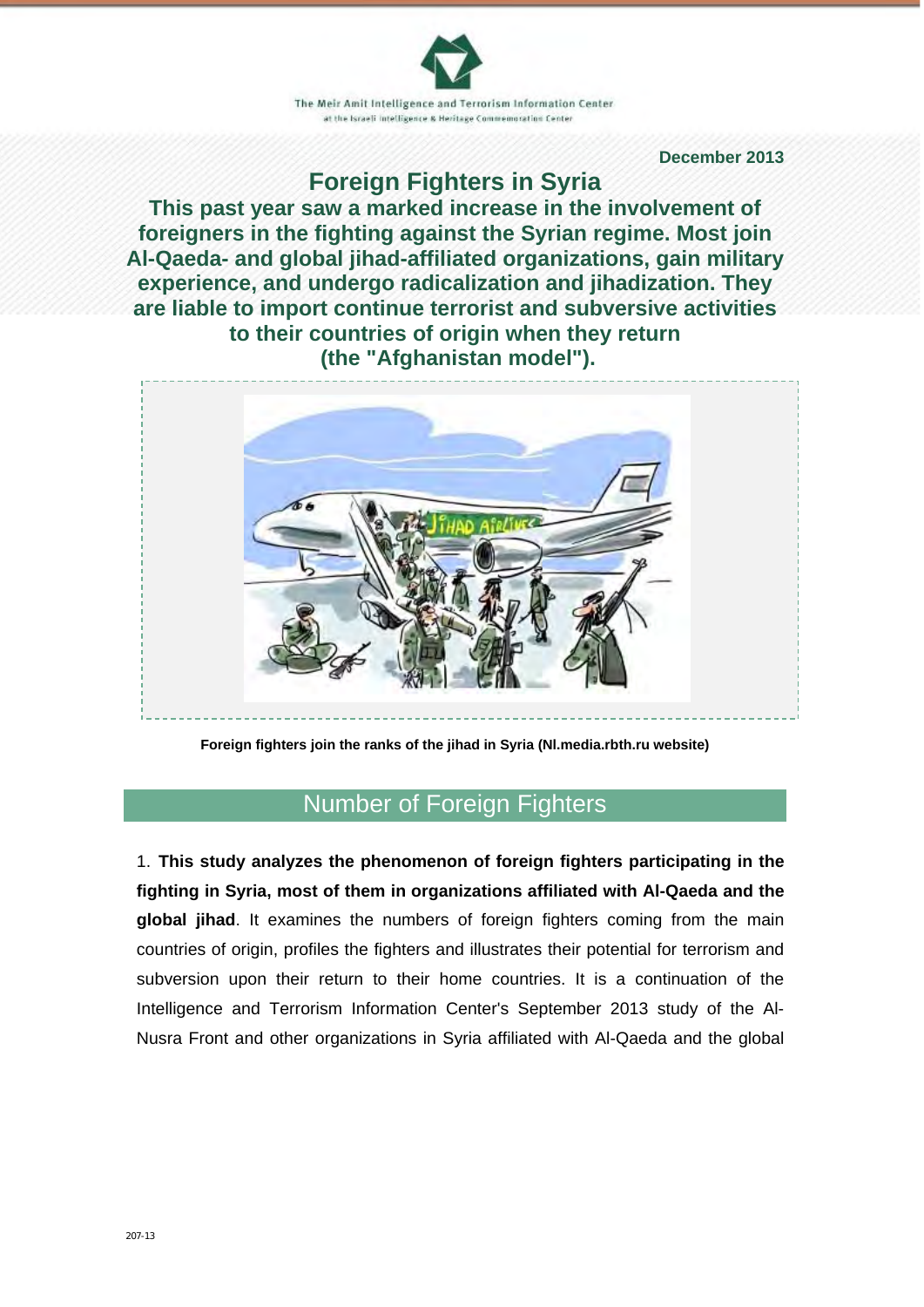jihad.1 **Analyses of the individual countries and regions from which the fighters come will be issued in the near future**.

2. In the civil war in Syria, which has lasted for almost three years, two main organizations affiliated with Al-Qaeda and the global jihad gained a foothold, and most of the foreign fighters join them. The most prominent is the **Al-Nusra Front** (Jabhat al-Nusra), a branch of Al-Qaeda in Syria, under the leadership of Ayman al-Zawahiri. Its main competitor is a jihadist organization called the **Islamic State in Iraq and Greater Syria,** a branch of Al-Qaeda in Iraq. As of December 2013, the two organizations have a combined membership of an **estimated 9,000 fighters**. Salafist-jihadi organizations not affiliated with Al-Qaeda also operate in Syria. They collaborate with the Al-Nusra Front and the Islamic State in fighting the Syrian regime, logistically and in administering areas taken over by the rebels (the so-called "liberated areas").

3. Our overall estimate of the number of foreign fighters in Syria is **between 6,000**  and 7,000, from dozens of countries,<sup>2</sup> and the number continually rises. Most of them (an estimated 6,000) have remained in Syria and participate in the fighting, primarily in the ranks of the **Al-Nusra Front and the Islamic State**. Some of them (an estimated 1,000) either returned to their countries of origin or were killed or wounded in the fighting, or captured by the Syrian army. We estimate the number of foreign fighters killed at about **500-700, that is, between 8% and 10% of the total number**.

4. **Most of the foreign fighters come from the Arab world**. We estimate their number at **about 4,500**, from **Libya, Tunisia, Jordan, Iraq, Egypt and Saudi Arabia**. Others come from Western Europe and other Western countries, especially young men who are **second and sometimes third generation Muslim immigrants** (especially Europeans of Moroccan extraction). **We estimate their number at more than 1,000**. <sup>3</sup> **Most of them come from Belgium, Britain, France, Holland and Germany**. A third group is represented by fighters who come from Muslim countries and Muslim regions in Asia, and they number an estimated 500. Among them are

<sup>1</sup> For a comprehensive analysis of the organizations affiliated with Al-Qaeda and the global jihad participating in fighting the regime in Syria, see the September 19, 2013 bulletin 'The Al-Nusra Front (Jabhat al-Nusra) is an Al-Qaeda Salafist-jihadi network, prominent in the rebel organizations in Syria."<br><sup>2</sup> We have identified almost 50 countries from which the foreign fighters come. According to the updated

estimate of Aaron Y. Zelin (December 17, 2013), they come from 74 different countries.

According to other estimates, the number of European fighters in Syria is between 1,500 and 2,000, in our assessment, an exaggeration.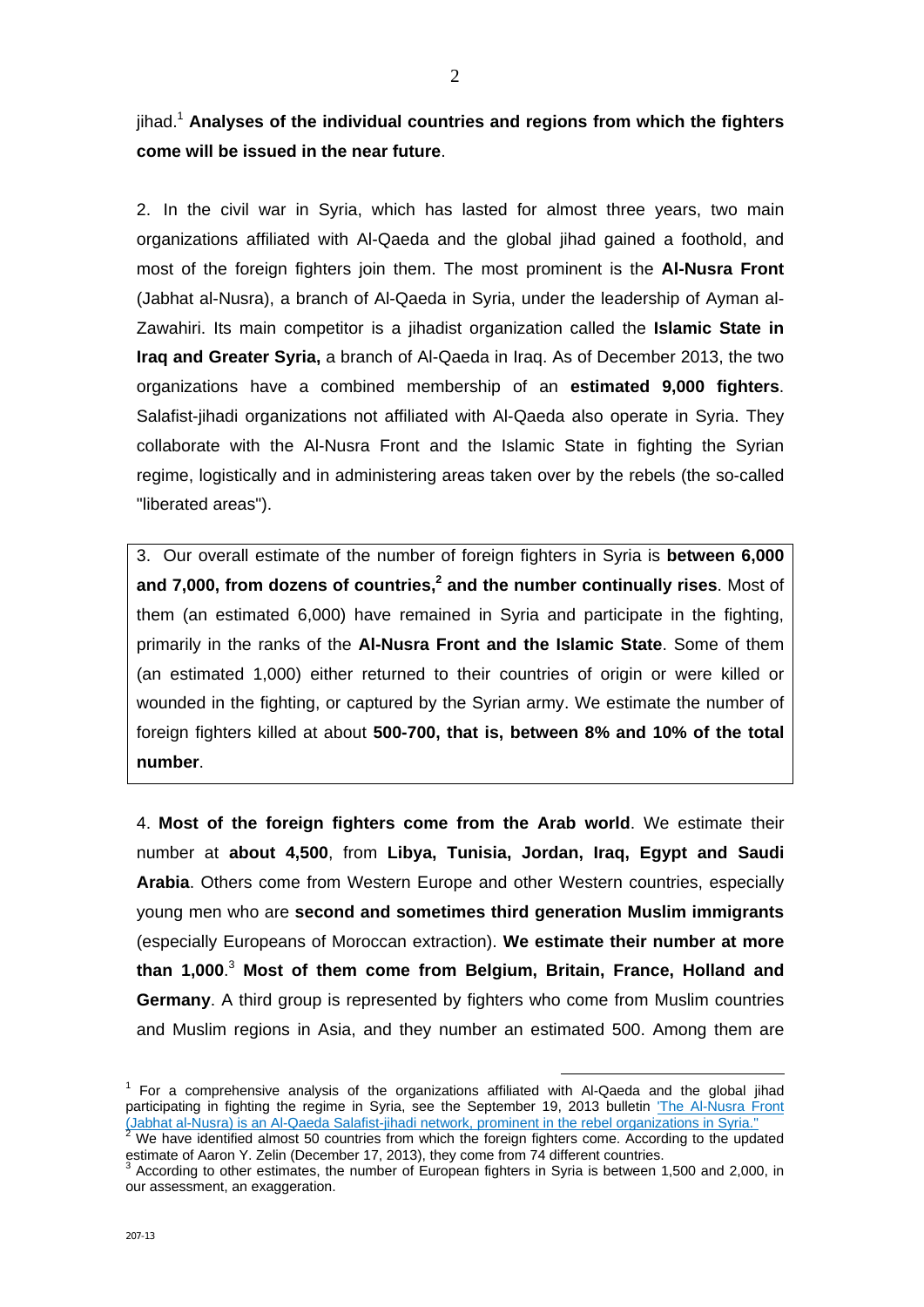skilled operatives, some with previous military-terrorist experience gained in **Chechnya and Pakistan**.

5. **There are still relatively few Israeli Arabs and Palestinians** fighting in Syria. An estimated **15-20 are Israeli Arabs**, there are **dozens of Gazans whose number has risen sharply**, and several score from **Lebanon and Syria** (especially from the Eyn al-Hilweh refugee camp in south Lebanon), and a few individual fighters from Judea and Samaria. Among the fighters from Jordan, those of Palestinian extraction are prominent. **Most of the Palestinian fighters join the Al-Nusra Front and other jihadist organizations**.



**An American fighter calling himself Abu Dujana al-Amriki, killed in the fighting in Syria. He appears in an Islamic State video; behind him is the Al-Qaeda flag. He says that "...this is a message for the people of the West from the jihad fighters in Syria. We have come from all nationalities to defend our land, this Islamic land, to spread the Sharia of Allah on the face of the earth and to sacrifice our lives and souls for jihad. We have come to kill all those who stand in our way. This flag [of Al-Qaeda] will yet wave over the capitals of [all] the countries in the world]. With this simple weapon [pointing to the rifle he carries] we will liberate our lands and our people and bring Islamic law [the Sharia] to rule over the entire earth..." (Weaselzippers.us website**

## The Potential Danger of Foreign Fighters

6. The foreign fighters in the ranks of the Al-Nusra Front and Islamic State are **a potential threat to international security**. Some of them, having gained military experience and skills, and undergone Islamic jihadization and radicalization, **are liable continue their terrorist and subversive activities when they return to their countries of origin. In addition, some of them may join already extant terrorist networks** and become a catalyst for Islamic radicalization. Upon return they may be handled by Al-Qaeda and global jihad organizations, exploiting the personal relationships formed in Syria with other fighters. However, it is possible that only a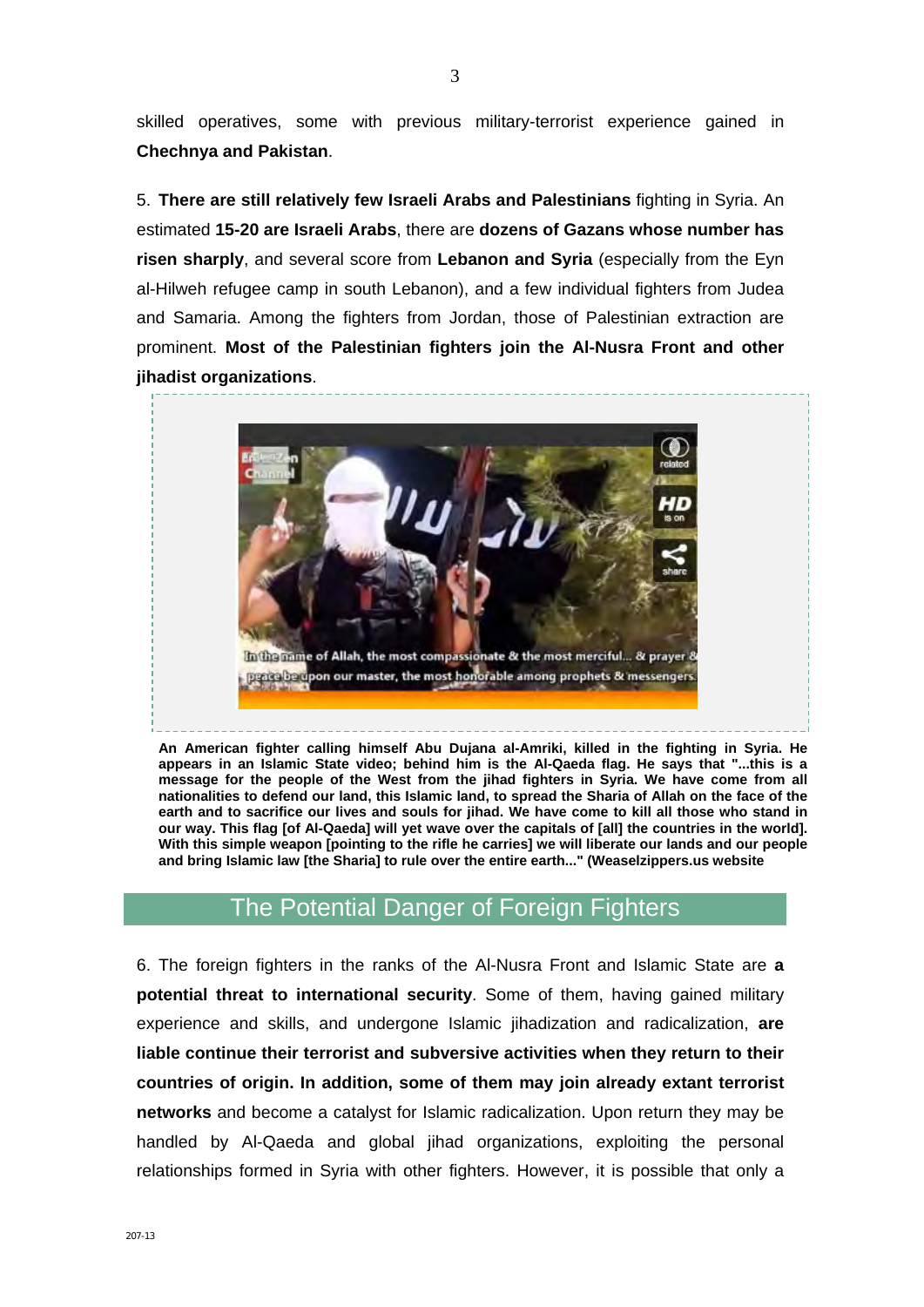small number of the returning foreign fighters will be enlisted into the ranks of the global jihad and will attempt to promote terrorism and subversion in their countries of origin. However, in our assessment, **it is sufficient for Al-Qaeda and global jihad organizations to create a network of skilled manpower in order to carry out terrorist attacks**, as happened after the war in Afghanistan.

7. Analysis of the foreign fighters indicates that **the potential level of danger is higher for Western European countries** (especially those with large communities of Muslim immigrants). That is because of the following factors: the relatively large number of fighters from Western Europe; their hostility to the West and its values they absorb while in Syria (often intensifying their own feelings of deprivation and frustration); Syria's geographical proximity to Western Europe; the relative logistic and operational ease of maintaining contact between the leadership of Al-Qaeda and global jihad organizations in Syria and the terrorist and subversive networks in Europe; and the legal, political and societal difficulties encountered when combating Islamic terrorism on European soil. Moreover **Al-Qaeda and the global jihad are liable to activate the veterans of the war in Syria for terrorist acts not only in Europe itself but in other Western countries as well, such as the United States**  (as they were activated in the United States during the events of September 11, 2001).

8. Another potential threat is that **returning foreign fighters will be employed for terrorist and subversive purposes in Arab or Muslim countries** (especially in the Middle East and Central Asia). Some groups of foreign fighters have already finished their fighting ours in Syria and returned to their countries of origin. The countries involved would include Arab countries not yet affected by the regional upheaval (such Saudi Arabia, Jordan, the Persian Gulf) but which support the rebels; Arab countries that have been affected but which were not taken over by Islamist organizations and which lack an effective central administration (Egypt, Libya, Tunisia); and countries and areas where the embers of Islamist jihad still smolder (Chechnya and various Muslim communities under Russian rule).

9. **The State of Israel is also liable to be exposed to such threats, even if not necessarily in the near future (since the first priority of Al-Qaeda and the global jihad organizations is to overthrow the Assad regime). That is the result of the fact that a limited number of Israeli Arabs and Palestinians from the Gaza Strip, Judea and Samaria have joined the fighting**. Fighters who fought in Syria may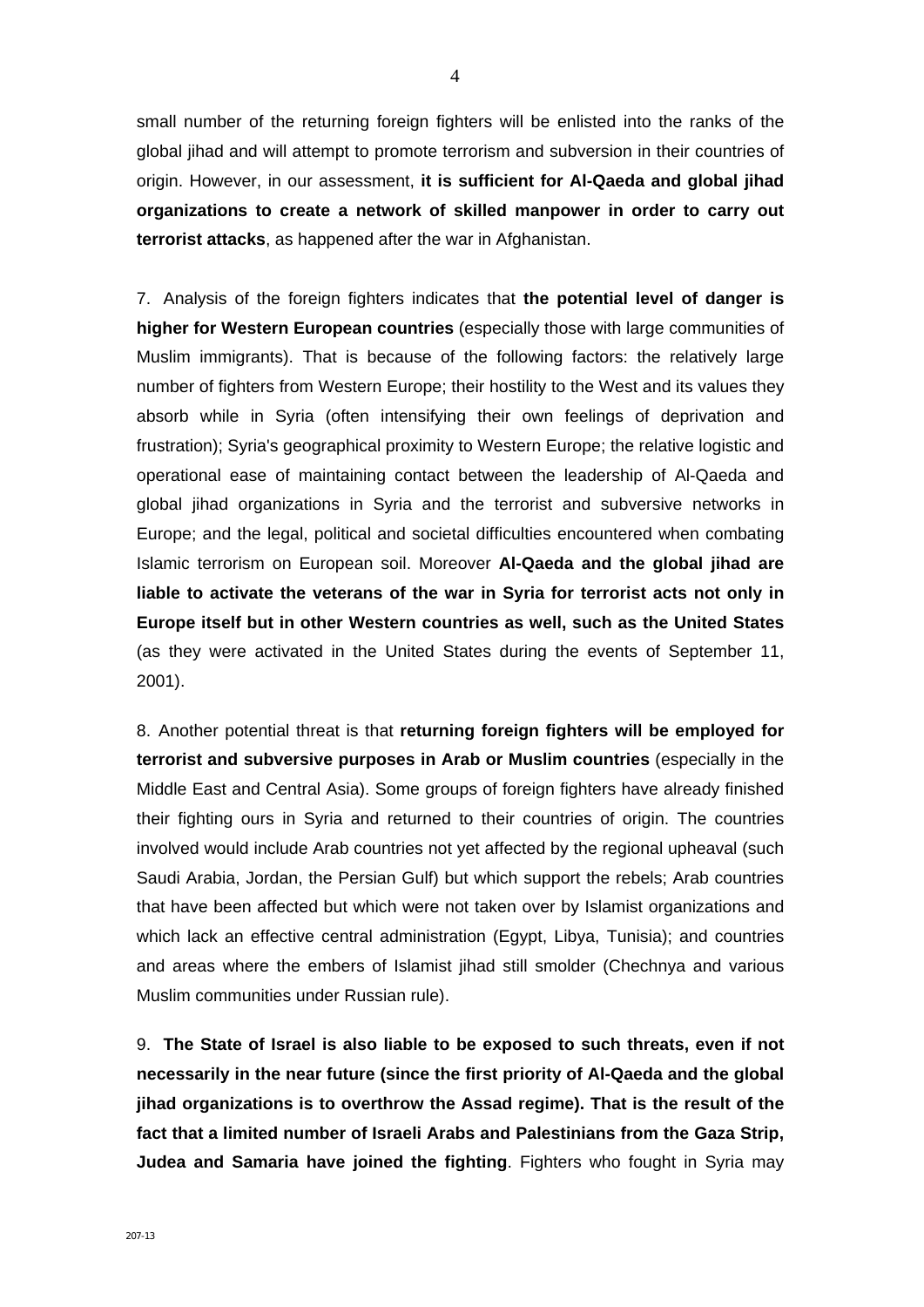endanger Israel in the following ways: Israeli Arabs, veterans of the war in Syria, may be handled for espionage, subversion and terrorism; Palestinians from the Gaza Strip, Judea and Samaria may undertake subversive and terrorist missions (jihadists returning to the Gaza Strip may endanger both the de-facto Hamas administration and Egypt); and their presence of veterans of the Syrian war may increase the operational capabilities of Al-Qaeda-affiliated terrorist networks along Israel's borders (Jordan, the Sinai Peninsula, Lebanon and the Gaza Strip).

10. **Thus the issue of foreign fighters has become a global problem** shared by the West, Israel and the Arab-Muslim world. Western countries which in the past underwent the trauma of the "Afghanistan alumni" exploited by Al-Qaeda for terrorist purposes are aware of the dangers, but so far **they have not developed effective methods to deal with them** (in the fields of monitoring, prevention, legislation and punishment). **The returning foreign fighters are a ticking time bomb which can only be defused by international cooperation and joint systems to neutralize their terrorist-subversive potential**.

## Methodological Remarks

11. **This study is a comprehensive examination** of the foreign fighters in Syria, and is based on an analysis and the cross-referencing of a large amount of information from various Arabic and Western open sources. Some of the sources dealt with the Syrian civil war in general, and some related to the specific details of each of individual countries involved. In our study we used publications issued by think tanks and experts in Western countries, mainly the United States and Great Britain. Especially helpful were the articles written by Aaron Y. Zelin from the Washington Institute, who monitors the phenomenon of foreign fighters in Syria and runs the "Jihadology" website. We found useful information on websites reporting on foreign fighters killed in Syria, especially those sites affiliated with Al-Qaeda and the global jihad. The analysis of the foreign fighters killed in Syria also provided valuable information about the live foreign fighters.

12. There were, however, many difficulties in analyzing the phenomenon of foreign fighters:

 1) **Dynamics**: The Syrian civil war is far from over and **the numbers of foreign fighters are not static**. During the second half of 2013 there was a significant increase in the number of foreign fighters who joined the rebels. On the other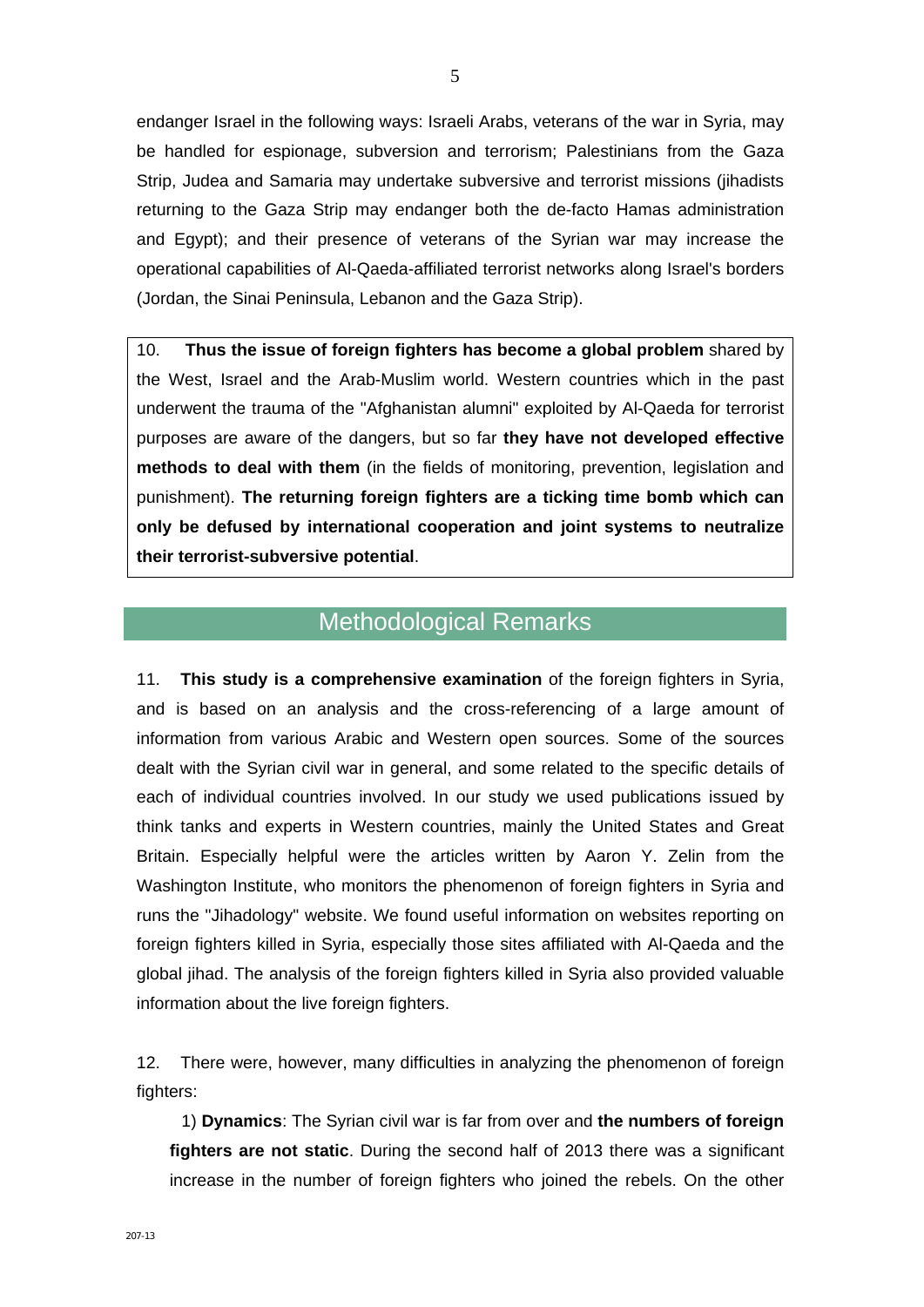hand, groups of foreigners finished their fighting tours, returned to their home countries and were replaced by new groups, while other fighters were killed, wounded or captured.

 2) **Monitoring**: The authorities in the countries of origin, mainly Western countries, are faced with many difficulties in monitoring the passage of the fighters to and from Syria (related to monitoring, legal, political and societal issues). On occasion information arrives only after the foreign fighters have been killed.

 3) **Secrecy**: The foreign fighters and the networks supporting them usually try to hide the fact that they have gone to Syria, especially to fight in the ranks of the Al-Nusra Front and other organizations affiliated with the global jihad. The Al-Nusra Front and other jihadist organizations are usually careful not to reveal the true identities of the fighters and in most cases they use either nicknames or false names. In many instances the fighters do not tell their families why they are really leaving the country, either for personal reasons or reasons of security (in some cases the family only finds out that the fighter has gone to Syria or after he dies in the fighting and information about him is posted on the Internet).

 4) **Distribution of fighters among the various units**: Generally speaking the fighters are spread among many different military units operating in various geographical areas. One exceptional example was the concentration of foreign fighter in an organic unit of several hundred commanded by a Chechen jihadist (Abu Omar the Chechen), most of whose members were Chechen or other foreign fighters.<sup>4</sup> Many units have fighters from many different countries together with local Syrian fighters.

 5) **Transfer between military units**: Some of the foreign fighters join the ranks of the Al-Nusra Front or other Salafist-jihadi organizations. In other instances they join the Free Syrian Army and other nationalist Syrian organizations, but transfer from one to another. Many of them, for a variety of reasons (a more attractive extremist ideology, better conditions, higher motivation and morale), eventually find themselves in organizations affiliated with Al-Qaeda and the global jihad for a variety of reasons: more attractive, extremist ideology; better conditions (including pay); better military capabilities in comparison with other

<sup>4</sup> Such a unit was called *katibat al-muhajirin* (battalion of immigrants, that is, foreign fighters). As the unit increased in number it was called *kataib al-muhajirin* (immigrant battalions) and eventually *jaish almuhajirin wal-ansar* (army of immigrants and supporters). In this study they will be called the *immigrant unit*. According to Aaron Y, Zelin, this military unit is linked to the Islamic State, but in our assessment is also affiliated with the Al-Nusra Front.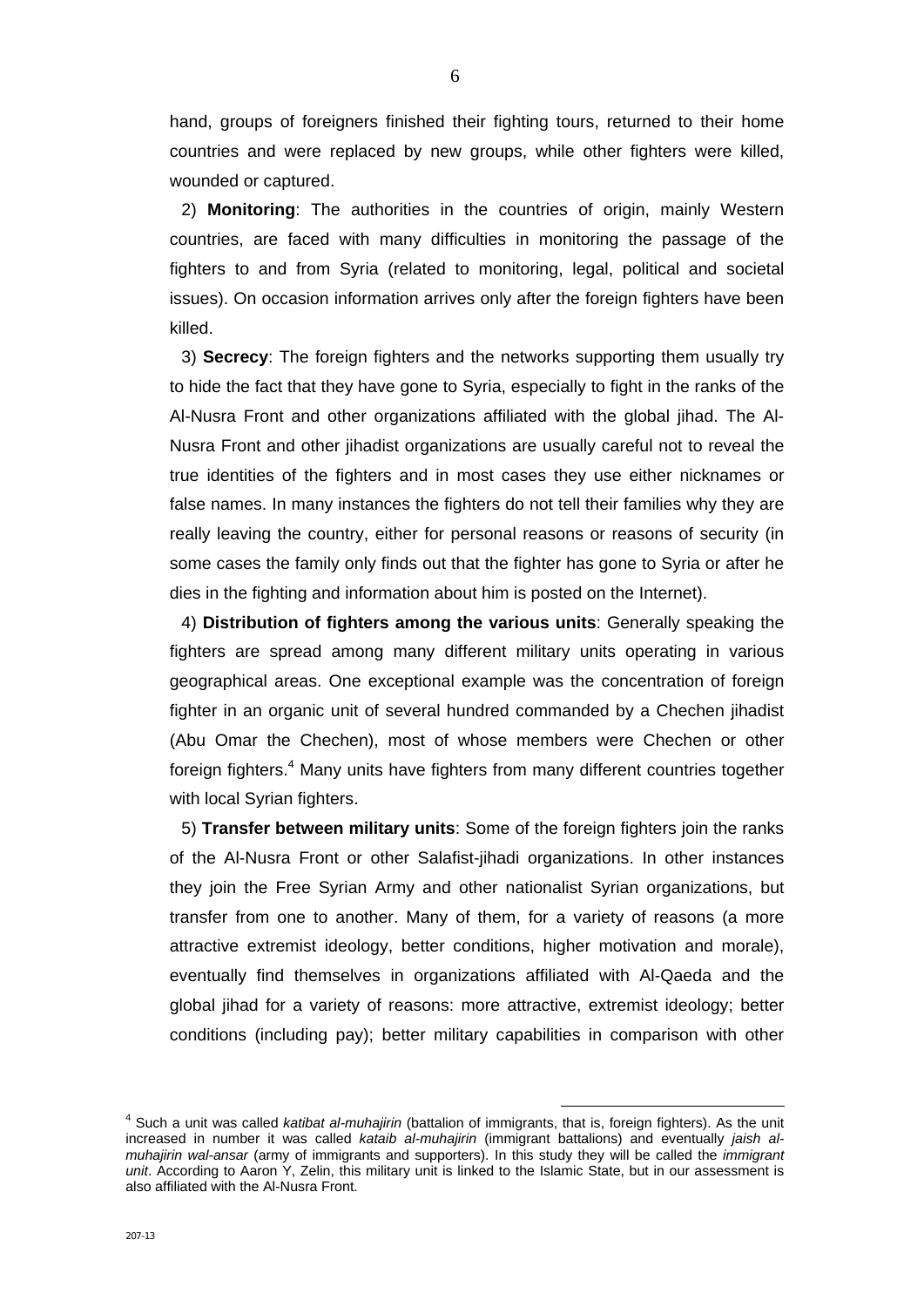rebel organizations; the influence of veterans of other Islamic combat zones; and higher motivation and morale.

6) **Large number of countries**: The foreign fighters come from scores of countries (We have counted almost fifty but according to another estimate there are more than seventy.). However, the hard core comes from the Arab-Muslim world with others from Muslim communities in Western European and other countries around the globe. Sometimes there are only isolated foreign fighters from each country and sometimes several hundred, and in certain instances more than a thousand.

## **Terminology**

13. Generally speaking, the Western media refer to the young men who join the ranks of the rebels as *foreign fighters* or *jihad fighters,* or sometimes *jihad volunteers*. Most of them go to Syria because of religious, sectarian or jihadist ideological motivation. Thus they are not mercenaries in the classical sense, since they are not paid or receive extraordinary benefits.

14. However, the Al-Nusra Front and other jihadist organizations use their own complimentary terminology rooted in the early days of Islam.

 1) *Al-ghurabaa*: Literally, foreigners (singular *al-gharib*). The term comes from the oral Islamic tradition of Muhammad (the *hadiths*), according to which "Islam began as an alien growth within a non-Muslim space and it will again be an alien growth [to break forth again]. Blessed be the foreigners." Thus, as the first Muslims were a tiny minority, aliens among masses of non-Muslims, in the fullness of time their numbers grew, and so Islam will break forth again after it is again an alien growth among masses of non-Muslims. According to the hadith, "blessed be the foreigners [*al-ghurabaa*]," hinting that paradise will be their reward. According to Islamic exegesis, the renewal of Islam is one of the signs that the end of days is approaching, when heresy becomes prevalent and as a result Islam rises again. **Thus the term** *ghurabaa* **refers to the fighters in Syria as the vanguard of the renewed Islam**. The analogy is made between the first Muslims and the foreigners fighting in Syria to glorify the foreign fighters as pioneering the renewal of Islam (Ar.islamway.net website).

 2) *Al-muhajirun/muhajirin*: Literally, immigrants. The term refers to the first small group of Muslim believers who supported the prophet Muhammad and migrated with him from Mecca to Al-Madinah, and were the nucleus of the Islamic nation. Currently, in the wake of the influence of the jihadist ideologue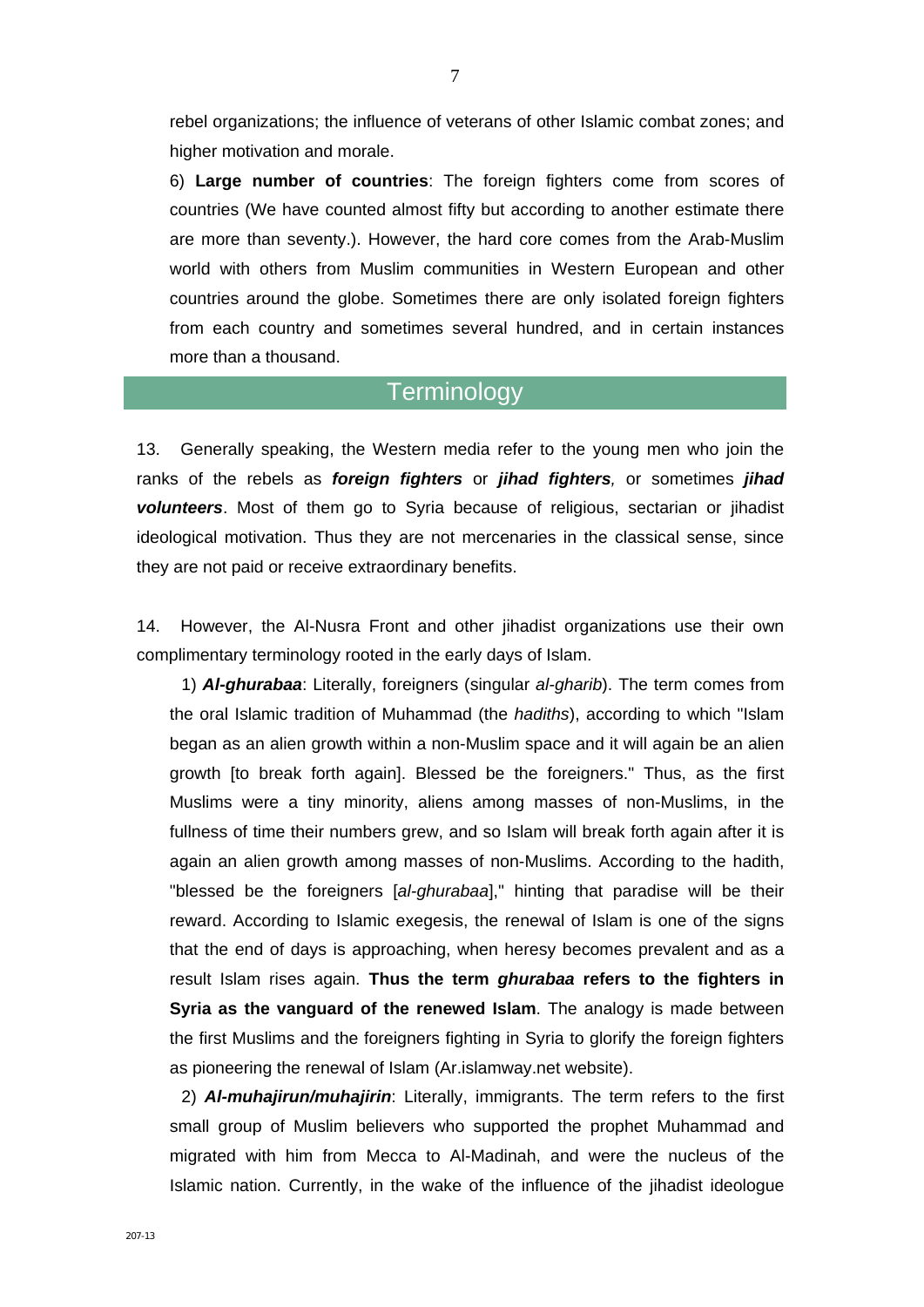Sayyid Qutb, who was executed in Egypt in 1966, the term has acquired the secondary meaning of **Islamists who leave Muslim society to found a new nation, on the grounds of the claim that other Muslims are not sufficiently orthodox in their beliefs are in effect like infidels**. By implication and analogy, the foreigners fighting in Syria are like the first Muslims who pioneered the spread of Islam.

 3) **Al-ansar**: Literally, supporters. The term refers to those who supported Muhammad in Al-Madinah and stood by him when he emigrated from Mecca. **They are counted among the first converts to Islam and were instrumental in spreading Islam**. In the Syrian context *al-ansar* refers to the **vanguard** helping to spread Islam in Syria and beyond.

## The Structure of The Study

15. **This study contains the following sections**:

#### 1) **The appearance of foreign fighters in Islamic arenas of confrontation**

- 2) **The estimated number of foreign fighters** 
	- i) Overall estimate
	- ii) Estimates provided by Western think tanks and experts
	- iii) Monitoring fatalities

#### 3) **Overall profile of the foreign fighters**

- i) Overview
- ii) Motivation
- iii) Preparing for jihad in Syria
- iv) Military capabilities
- v) Suicide bombers
- vi) Countries of origin
- vii Center vs. outlying districts
- viii) Age
- ix) Religion
- x) Education

#### 4) **Arrival in Syria**

- i) Recruitment
- ii) Journey
- iii) Length of stay
- iv) Distribution of foreign fighters to various units
- v) Return to country of origin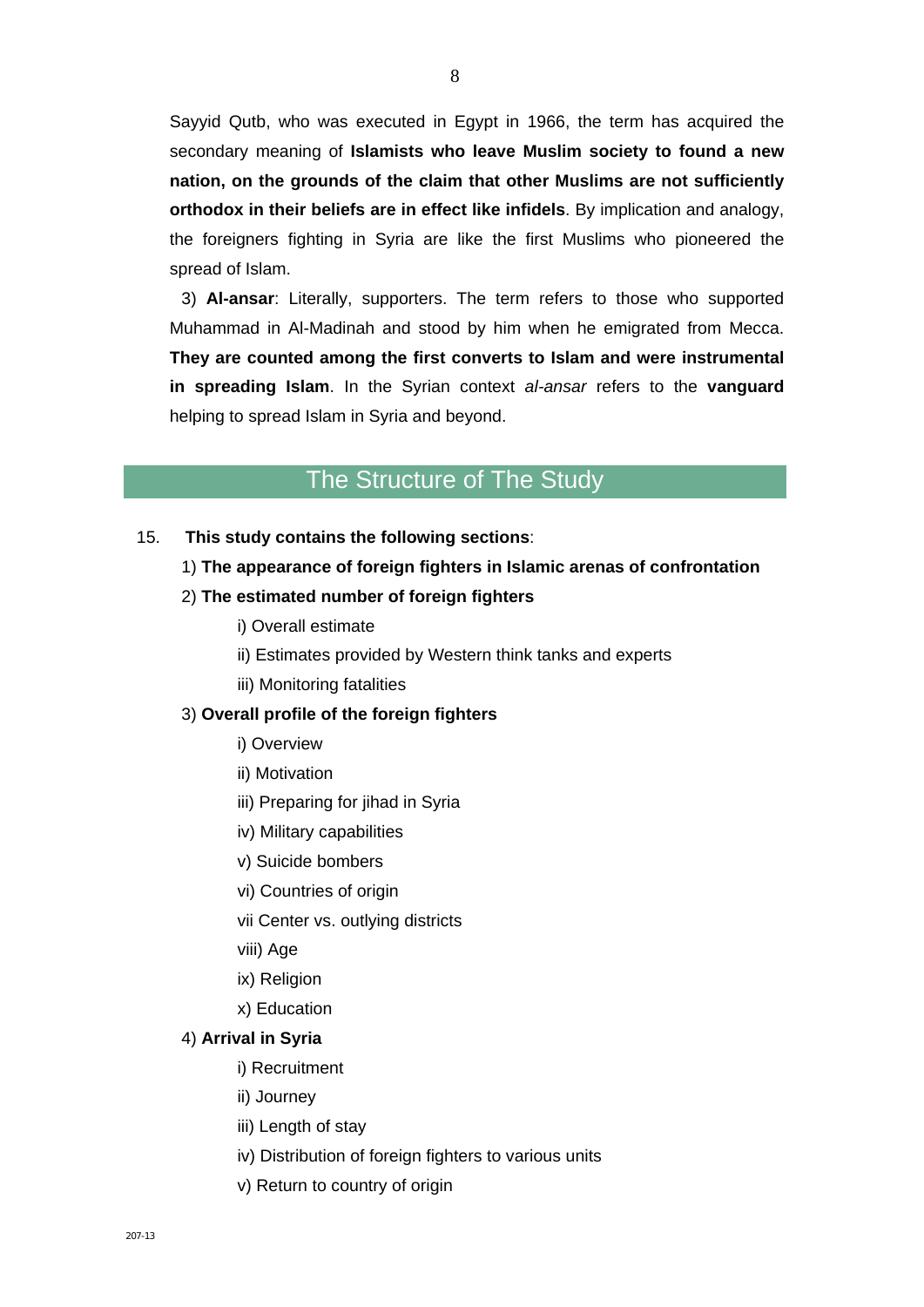vi) Difficulties in monitoring and oversight

16. In this section of the study we have collated the overall findings of research done on foreign fighters. The individual studies of foreign fighters in their countries of origin are in preparation and will be issued in four aspects in the near future:

- 1) Western countries
- 2) The Arab world
- 3) Muslim and non-Muslim countries in Asia
- 4) Israeli Arabs and Palestinians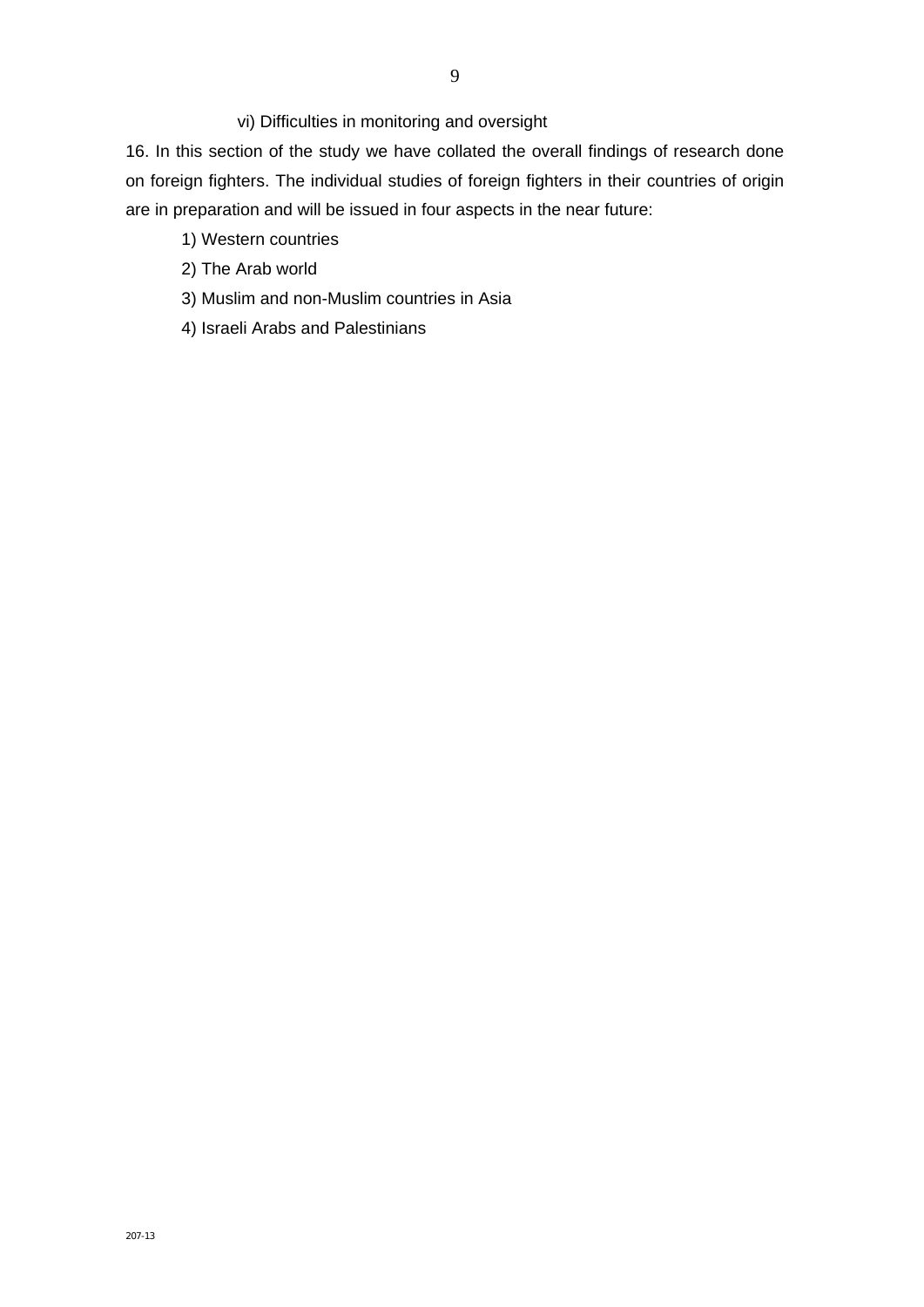# The Appearance of Foreign Fighters in Islamic Arenas of **Confrontation**

1. Young men leaving their countries of origin to fight in Islamic arenas of confrontation as foreign fighters is today an accepted matter of fact. It is also an aspect of internal Islamic confrontations or the confrontations between radical Islamic groups and Western countries. However, **it is a relatively new phenomenon in the Islamic world, first seen in the 1980s in Afghanistan**. It has been estimated that since the beginning of the war in Afghanistan **between 10,000 and 30,000 foreign fighters** have been involved in fighting is Islamic arenas in places from Bosnia in the West to the Philippines in the East.<sup>5</sup>

2. The foreign Muslim fighters either arrive in the arenas of confrontation on their own initiative or are sent by various individuals and networks. Their primary – but not exclusive – motives are religious or ideological. The issue has not been extensively researched and there is a lack of in-depth studies offering detailed explanations of their motivation, its extent or characteristics. The literature contains many descriptions of foreign fighters who were involved in Islamic arenas of confrontation but the fundamental questions have not yet been answered: what is the scope of such fighters, why are their numbers continually increasing, is there something inherent in Islam that propels them, what distinguishes foreign fighters and makes them leave their countries of origin to fight someone else's wars, and what dangers do they present when they return?

3. In "The Rise of Muslim Foreign Fighters, Islam and the Globalization of Jihad" Thomas Hegghammer discusses the phenomenon of foreign fighters and regards them as an "**intermediate...category lost between local rebels...and international terrorists**..."<sup>6</sup> He argues that "the foreign fighter phenomenon represents **a violent offshoot of a qualitatively new subcurrent of Islamism**...which emerged in the 1970s as a result of strategic action by marginalized elites employed in nonviolent international Islamic organizations...based in the Hijaz region of Saudi Arabia" (ITIC emphasis throughout).<sup>7</sup> In the 1960s, however, certain developments changed the situation: the oppression and exile of Muslim Brotherhood activists in Egypt, Iraq and Syria, the establishment of a global network of Islamic organizations, and the

<sup>5</sup> Thomas Hegghammer, "The Rise of Muslim Foreign Fighters, Islam and the Globalization of Jihad" *International Security* Vol. 35 No. 3, Winter 2010/2011.<br><sup>6</sup> Heggbernnes, "The Bies " p. 55

 $<sup>6</sup>$  Hegghammer, "The Rise," p. 55.</sup>

 $<sup>7</sup>$  Ibid.</sup>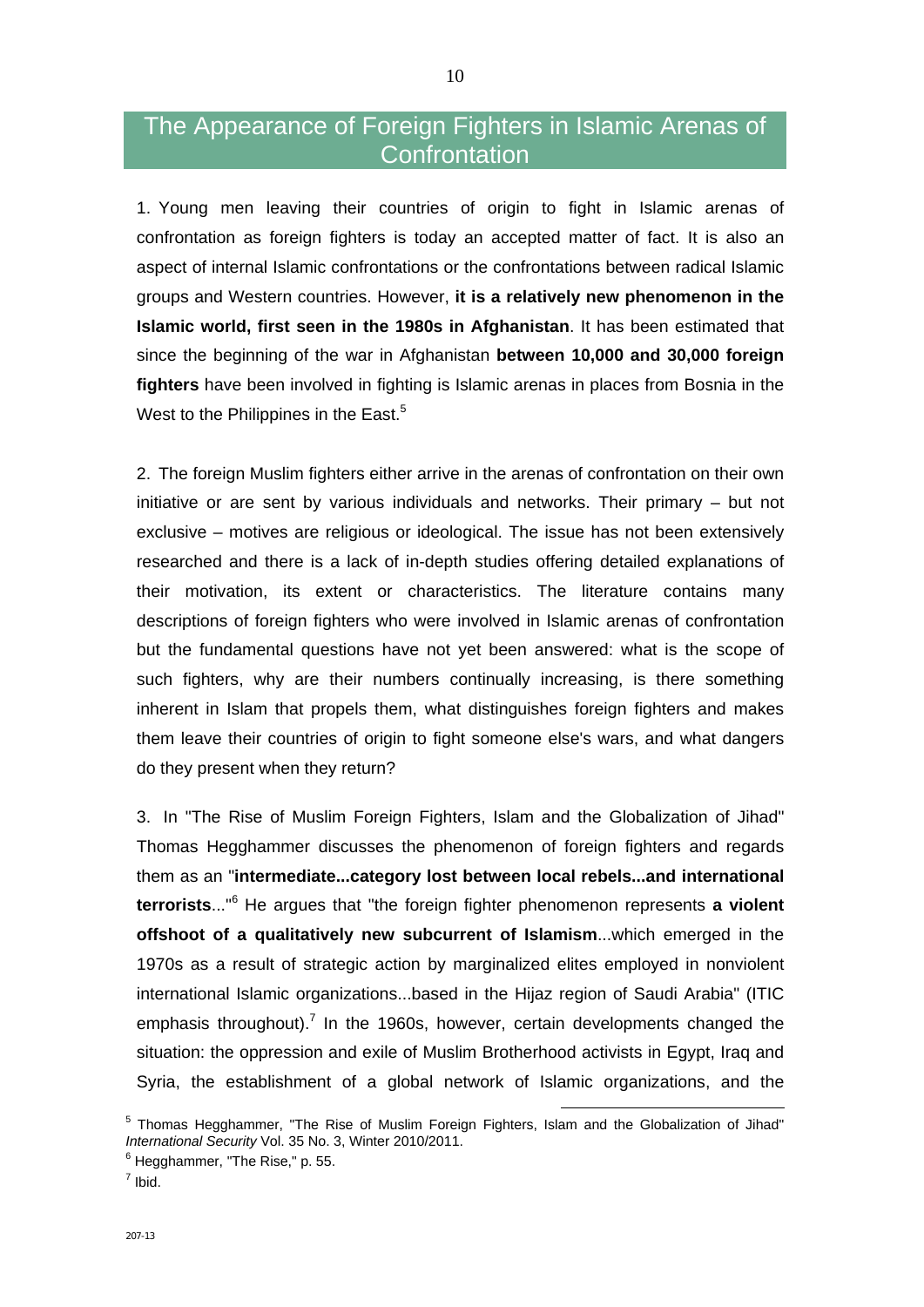establishment of new universities in Saudi Arabia that employed the educated Muslims exiled from Egypt. **In the 1970s they devoted their activity to areas beyond the borders of Saudi Arabia in order to promote popular pan-Islamism while exploiting oil money, technological developments and the lack to government oversight, which gave them great ideological influence**.

4. According to Hegghammer, **the activists based in the Hijaz sought "political relevance and increased budgets,...and propagated an alarmist discourse emphasizing external threats to the Muslim nation. They also established a global network of charities for the provision of inter-Muslin aid...[that] enabled Arab activists in 1980s Afghanistan to recruit foreign fighters in the name of inter-muslin solidarity. The 'Arab Afghan' mobilization, in turn, produced a foreign fighter movement that still exists today."**<sup>8</sup>

5. **The most obvious contemporary instance of foreign fighters is the civil war in Syria. It attracts a growing number of foreign fighters from the Middle East and the Arab-Muslim world, who join the ranks of the rebels against the Assad regime**. They are similar to the foreign fighters who in previous decades went to **Afghanistan,9 Bosnia, Chechnya and Iraq**, or recently, in **Somalia**. Most of the foreign fighters in Syria find their way to the Al-Nusra Front and other Salafist-jihadi organizations, while some of them join more moderate Islamic or even Syrian nationalist groups, including the Free Syrian Army. **While in Syria, some foreign fighters leave one group for another, but they often wind up in jihadist networks even if that was not their initial intention**.

6. Western scholars claim that the civil war in Syria is **the third largest enlistment of foreigners in an Islamic arena since the beginning of the 1980s** (after Afghanistan and Iraq). What is different, they state, is **the speed of enlistment and arrival**, the fastest among all the Islamic arenas of confrontations, and that **what was achieved in Afghanistan in ten years and in Iraq in six , was achieved in Syria less than three** (Flash-intel.com website, June 2013).

7. According to an article by Aaron Y. Zelin of the Washington Institute.<sup>10</sup> the rate at which foreign fighters are enlisted is unprecedented, compared with Iraq and

 $^8$  Ibid., pp. 56-57.  $\blacksquare$ 

<sup>&</sup>lt;sup>9</sup> It is difficult not to compare the influx of foreign fighters to Syria with the invasion of the Soviet forces in Afghanistan in the middle of the 1980s. Despite the fact that there were only a few jihadists fighting in Afghanistan, they received military training and ideological indoctrination which began the narrative of Al-<br>Qaeda and sowed the seeds for the global iihad which struck the United States on September 11, 2001.

 $10$  Aaron Y. Zelin, "Who Are the Foreign Fighters in Syria?" Washington Institute, December 5, 2013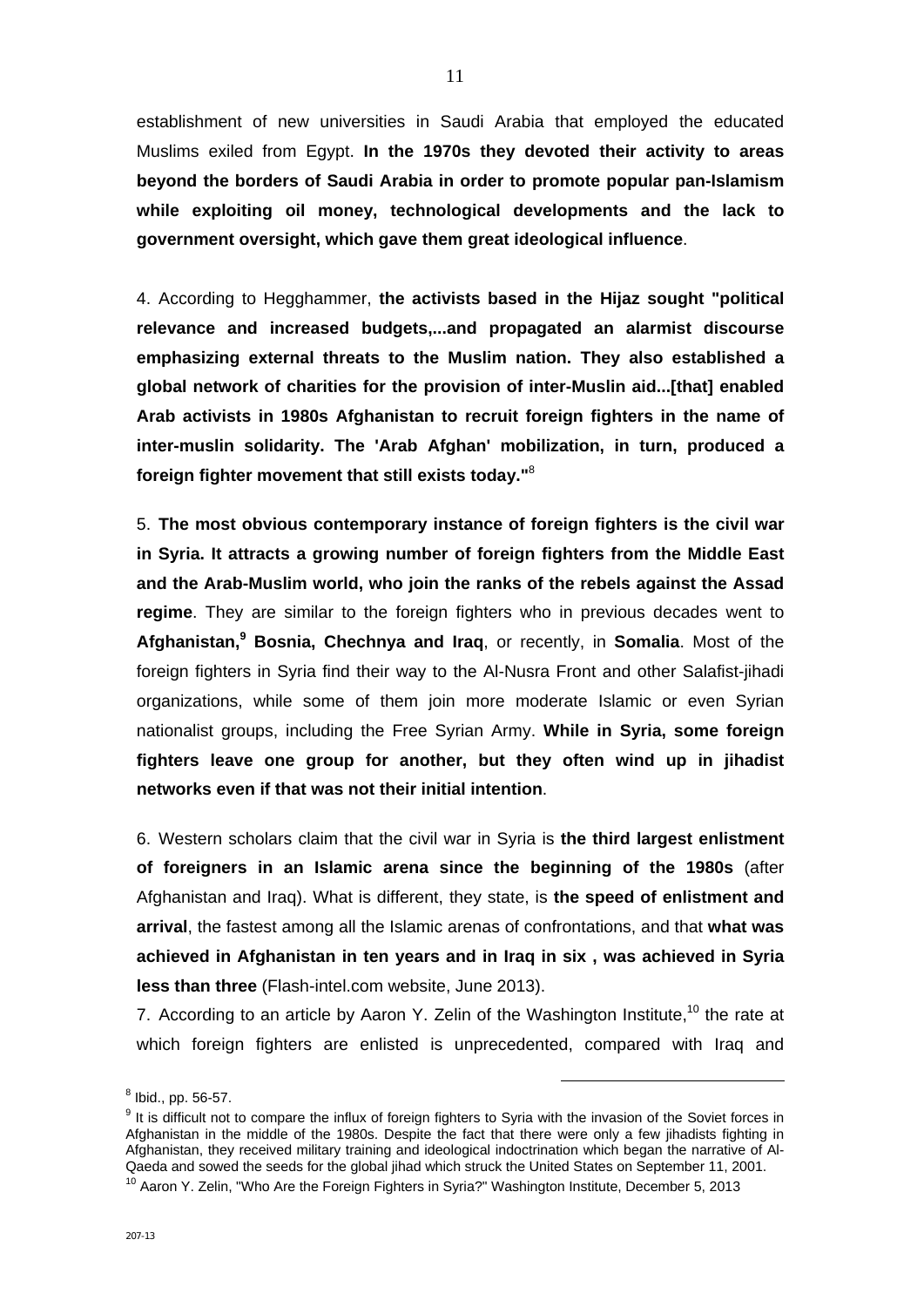Afghanistan. According to an article by **Shiraz Maher**, senior research fellow of the International Centre for the Study of Radicalisation (ICRS), **Syria today has the greatest attraction for young Muslims from all over the world, who want to participate in jihad**. The attraction is so great, he says, that **jihad organizations in North Africa and Somalia, such as Al-Qaeda, have issued appeals to Muslims asking not to be forgotten, because they also need foreign fighters** (BBC.co.uk website, October 15, 2013)

## The Estimated Number of Foreign Fighters



**The unit of immigrants composed mainly of Chechens (Channel4.com, June 14, 2013). Fighters from Arab and other Muslim countries also serve in the unit. Center: The unit commander, known as Abu Omar the Chechen.** 

### **Overall Estimate**

8. Foreign fighters and terrorist organization/Muslim militia operatives participating in the civil war in Syria come from locations throughout the Arab-Muslim and Western worlds. **Some of them (the Sunnis) fight against Bashar Assad's regime and others (the Shi'ites) fight in support of it.** Some of them come to Syria on their own initiative because of ideological, religious or political solidarity with one of the sides, while others are sent by organizations or with the encouragement of various countries.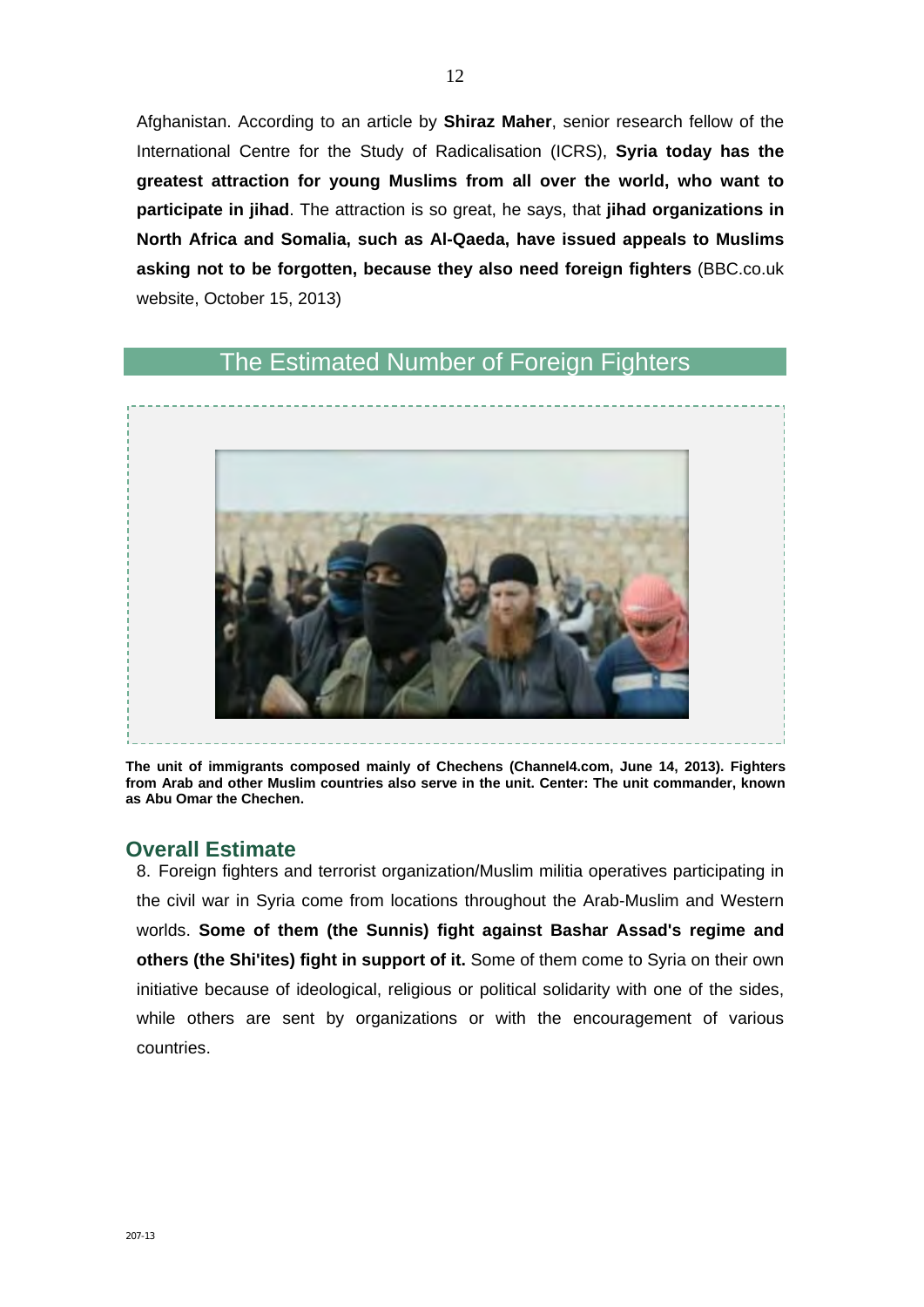9. In our assessment, there are **between 6,000 and 7,000 foreign fighters** in the ranks of the Al-Nusra Front and Islamic State in Iraq and Greater Syria, out of the organizations' **more than the 9.000 fighters** (as of December 2013).<sup>11</sup> We estimate number of Syrian jihadists in the two organizations at 2,000, that is, between 20% and 22% of their fighters. Most of the foreign fighters are located in Syria and participate in the fighting against the regime or have logistic roles. A minority have returned to their countries of origin, were killed or wounded, or were taken prisoner by the Syrian regime.

10. **In 2013 there was a rapid increase in the number of foreign fighters**. In our assessment that was the result of a combination of **the religious-ideological attraction** of the Salafist-jihadi organizations and the **ease of reaching Syria** (because of its geographical location in the heart of the Middle East and its proximity to Europe and the Muslim countries of Central Asia). In addition, **it is difficult for the countries of origin to prevent the fighters from leaving**, despite the inherent dangers clear to local administrations. However, it is unclear whether the numbers of foreign fighters in Syria will continue to grow.

11. On the other hand, in our assessment, **an estimated 7,000-8,000 Shi'ite foreign fighters and operatives** are fighting on the side of the Syrian regime (according to Aaron Y. Zelin from the Washington Institute, there are no more than 10,000). They include several thousand Hezbollah operatives supporting the regime and **closely coordinating with Iran**. The rest are mostly **Iraqis who belong to pro-Iranian Shi'ite militias** (most of them organized in a military unit called the **Abu al-Fadhel al-Abbas Brigade**). There are also foreign fighters from the Shi'ite communities throughout the Arab-Muslim world (including Saudi Arabia, Bahrain, Kuwait, Pakistan, Afghanistan and Yemen). Employing Hezbollah operatives and Shi'ite foreign fighters **is part of Iran's overall strategy, which uses proxies to support the Syrian regime instead of high-profile direct aid and involvement**.

12. The Shi'ites fighting for the Syrian regime illustrate a **fundamental difference** between the civil war in Syria and past examples of foreign fighters who went to Islamic arenas to fight. **In Syria there is an approximate numerical balance between the foreign fighters who came to fight against the regime and those who came to fight for it.** In other Islamic confrontations (Afghanistan, Bosnia,

 $11$  To the 9,000 fighters can be added jihadist organizations not affiliated with Al-Qaeda but which cooperate with the Al-Nusra Front and the Islamic State.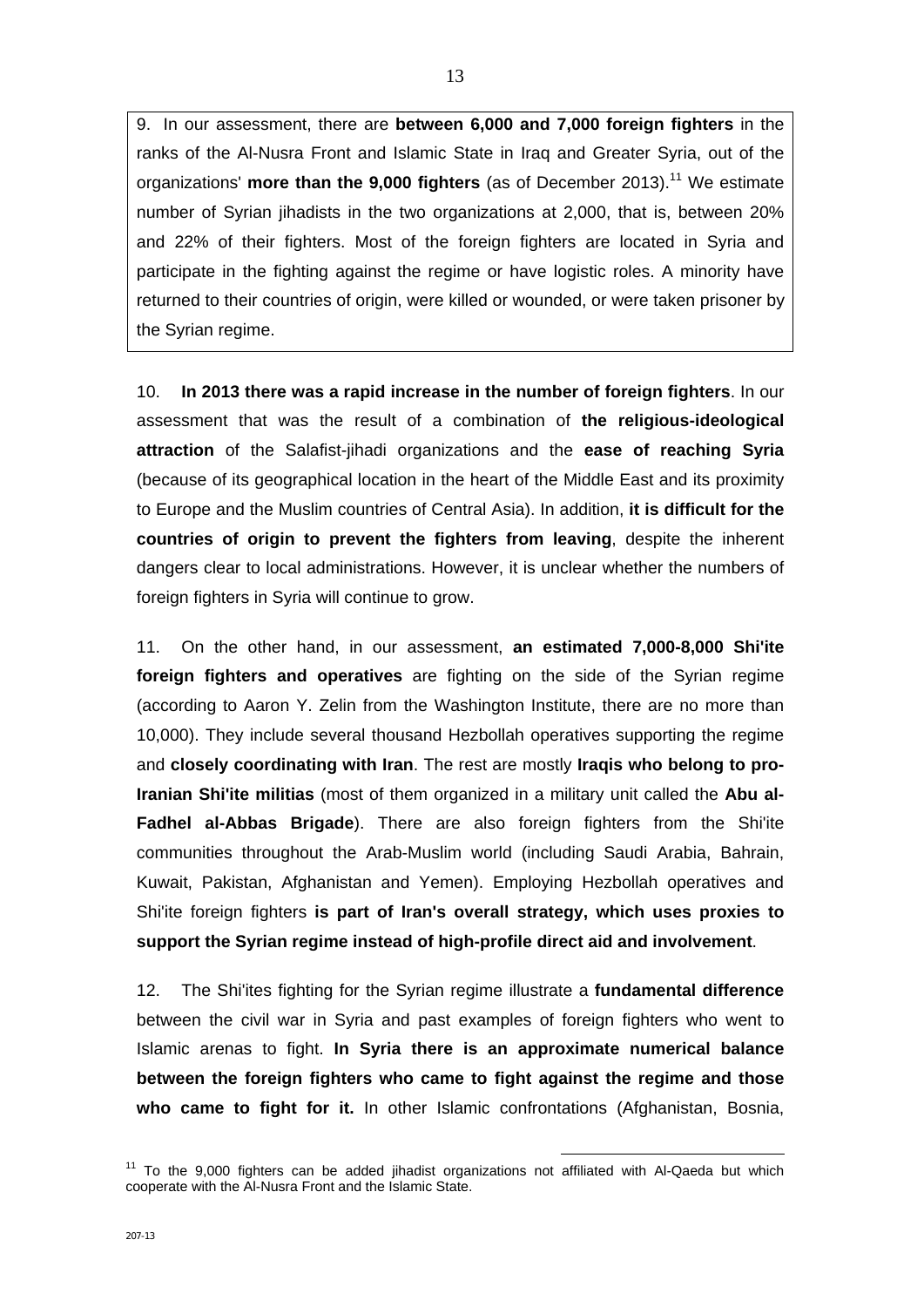Chechnya, Iraq, Somalia) Sunni Muslims were the only ones who came from abroad to carry out their jihad duty to fight the infidel (whether the infidel was represented by the local regime or Western armies). **The balance between Sunnis and Shi'ites in Syria illustrates the complexity of its civil war, its religious-sectarian nature, the foreign interests involved and the difficulty in ending the war**.

### **Estimates Provided by Western Think Tanks and Experts**

13. American and British think tanks and experts following the war in Syria deal mainly with the Sunni and jihadist foreign fighters opposing Bashar Assad's regime. According to most Western estimates, **there are approximately 5,000-6,000 foreign fighters.** However, in our assessment, the updated number is higher, because since the figures were issued the number has grown by several thousand. That is because of the rapid influx of foreign fighters into Syria during the second half of 2013. On the other hand, those who have returned to their countries of origin or were killed or wounded should be subtracted from the total number (in our assessment, approximately 1,000 foreign fighters).

14. Some Western estimates are the following:

 1) According to an updated article by Aaron Y. Zelin posted on December 17, 2013,12 there are **between 5,000 and 10,000-11,000 foreign fighters, but he believes that the real number is more than 8,500).** According to the data, **Syria has become the second largest target for foreign Islamist fighters in the history of modern Islam**. The largest was the jihad in Afghanistan, which in the 1980s attracted an estimated 10,000 foreign fighters, although over a period of more than ten years and not within such a short time as in Syria.<sup>13</sup>

 2) A study carried out by the **International Centre for the Study of Radicalisation** (ICSR) in Britain indicated that since the beginning of the confrontation between **2,000 and 5,000 foreign fighters went to Syria** to fight against the regime. Based on those figures, between 135 and 590 of them were Europeans, who make up 7%-11% of the total number of foreign fighters. According to the study, the rate of enlisting Muslims in the Arab-Muslim world is rapid and can be compared with the confrontations in Iraq (2000), Bosnia (1990) and Afghanistan (1980s) (Aaron Y. Zelin, ICSR, April 2, 2013). The data are not

<sup>&</sup>lt;sup>12</sup> http://icsr.info/2013/12/icsr-insight-11000-foreign-fighters-syria-steep-rise-among-western-europeans/<br><sup>13</sup> Thomas Hegghammer and Aaron Y. Zelin, "How Syria's Civil War Became a Holy Crusade," *Foreign Affairs*, July 7, 2013.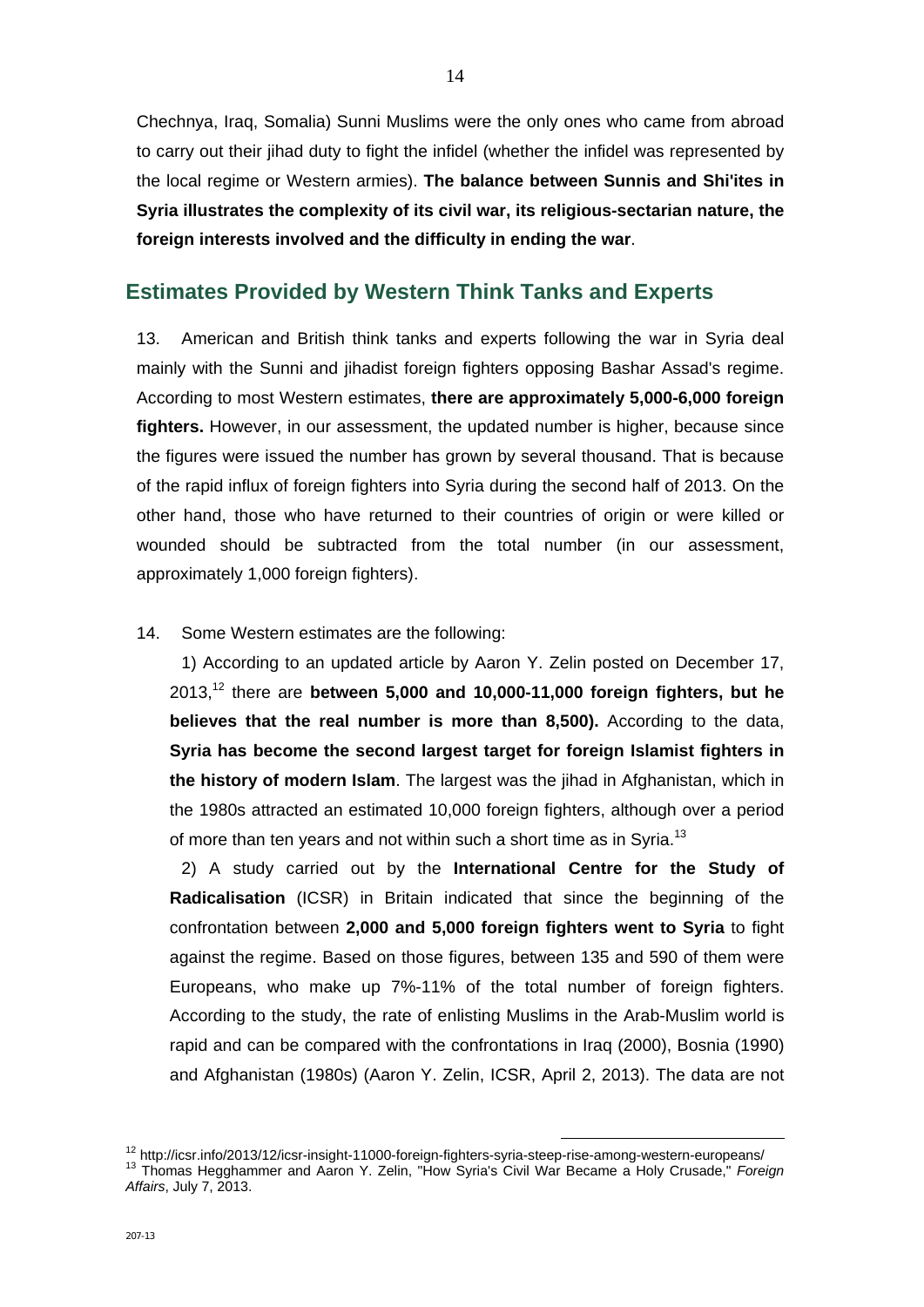longer relevant in view of the number of foreign fighters who arrived in Syria during the second half of 2013,

3) **American experts estimate that there are approximately 6,000 foreign fighters in Syria** (as of July 2013). In our assessment more than 600 of them have been killed since the beginning of the year. The main organizations they join are the Al-Nusra Front and the immigrant unit, the military framework established by the Chechens (Washington Times, July 2, 2013).

15. **The significant arrival of foreign fighters in Syria began in the second half of 2013 when their influx became more rapid**. In our assessment the main reason was Hezbollah's victory in the battle for Al-Qusayr, which in the eyes of the jihadists and with a view to the religious-sectarian aspects, was not just an achievement for the Syrian regime but also a victory for Shi'a over Sunna. The defeat at Al-Qusayr provoked strong responses in the Sunni Muslim world. Sunni clerics, headed by **Sheikh Yusuf al-Qaradawi**, appealed to Sunni volunteers to go to Syria to support the jihad fighters. In our assessment, he and others like him did not mean for the volunteers to join the Al-Nusra Front, but rather other rebel groups, especially those affiliated with the Muslim Brotherhood. However, it is likely that many foreign fighters found their way to the Al-Nusra Front and the Islamic State, which have greater ideological attraction for foreign Muslim fighters.



## **Monitoring Fatalities**

**The pictures of 32 foreign fighters killed in fighting the Syrian regime, documented on the dedicated Facebook page (Rightsidenews.com website, April 24 2013). In our assessment most of them belonged to jihadist networks affiliated with Al-Qaeda.**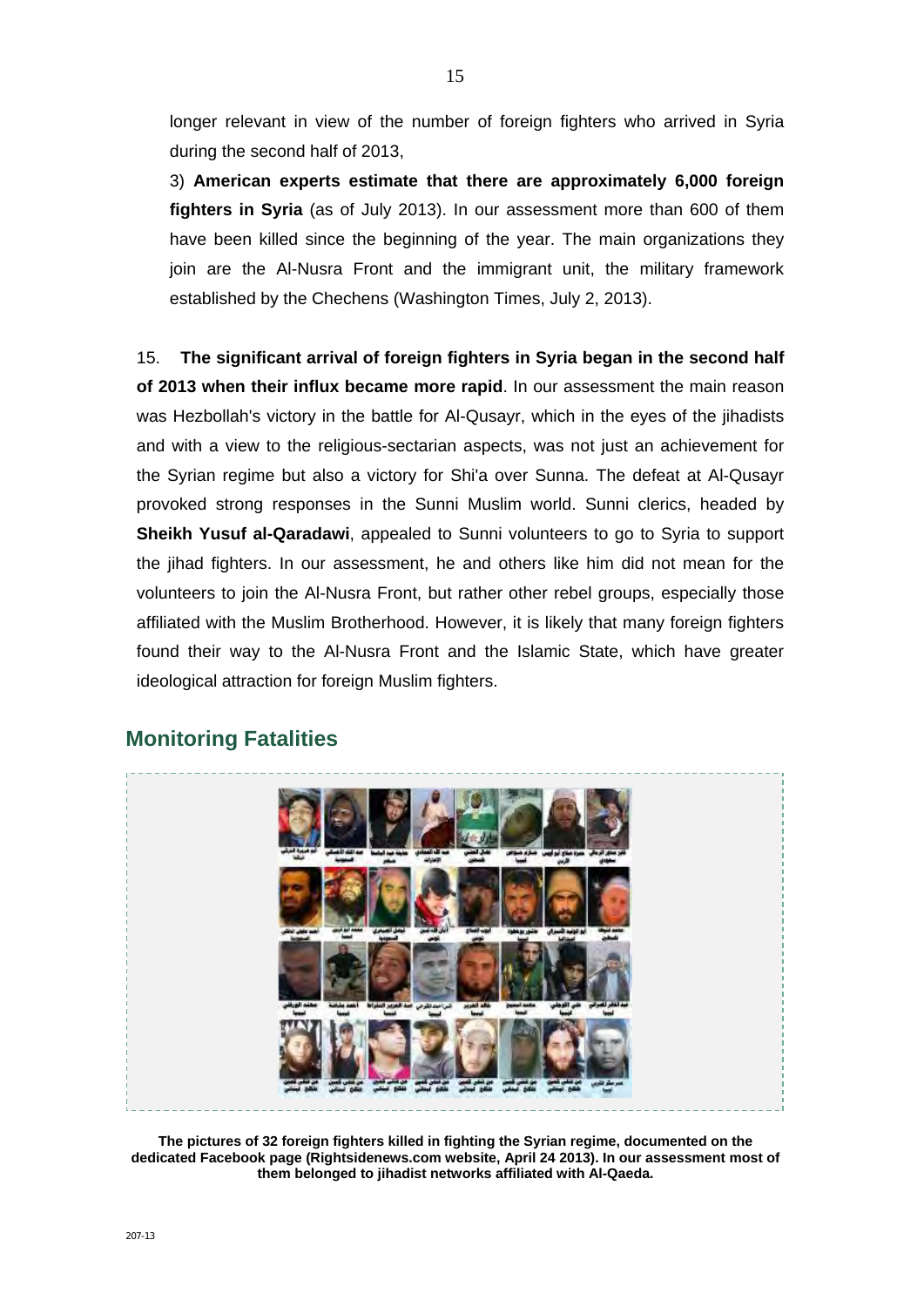16. Monitoring the fatalities of the foreign fighters is important because it helps ascertain their overall number and contributes to constructing a profile of the foreign fighters and their countries of origin. It is difficult to arrive at exact number of fatalities because the organizations affiliated with Al-Qaeda and the other jihadist organizations do not customarily provide consistent information of foreign fighters killed (for reasons of morale and secrecy, among others). In addition, some of the organizations, mainly the Al-Nusra Front and the Islamic State, report fatalities using nicknames and do not give full names or details which would enable identification.

17. With the aforementioned limitations in mind, and following conclusions and an evaluation of information given by the countries of origin about foreign fighters killed in Syria, **we estimate the number of fatalities at between 500 and 700, that is, approximately 8%-10% of the total number of foreign fighters** (as of December  $2013$ ).<sup>14</sup>

18. At the end of November 2012 the Syrian government gave the UN Security Council the names of **142 foreign fighters** who had been killed between September and November 2012. The Syrian intention was to move the UN to declare that the presence of foreign forces in Syria was international terrorism. The list included the names of foreign fighters from **19 Arab-Muslim countries**: Afghanistan, Algeria, Azerbaijan, Chad, Chechnya, Egypt, Iraq, Jordan, Kuwait Lebanon, Libya, Pakistan, Palestine, Qatar, Saudi Arabia, Sudan, Tunisia, Turkey and Yemen. **Most of the names were Saudi Arabian and Libyan**. There were also **11 Afghans**, who died in northern Syria (Syriasurveyblogspot.co.il, December 1, 2013). However, the Syrian report did not include the names of foreign fighters from Western countries. In addition, during the fighting in 2013 hundreds of foreign fighters were killed in Syria, so that **the list presented by the Syrians at the time was early and partial.**

<sup>&</sup>lt;sup>14</sup> According to the Syrian Observatory for Human Rights (June 2013), since the fighting in Syria began 2,219 foreigners fighting alongside the rebels were killed (Newobserver.com website, June 7, 2013). In our assessment the number is an exaggeration. On the other hand, according to the Facebook page of The Foreigners in the Syrian Revolution, which is devoted to documenting the foreign fighters in Syria, **300 were killed in Syria, most of them from Middle East countries** (as of April 2013). In our assessment, the number is too low because it is not current.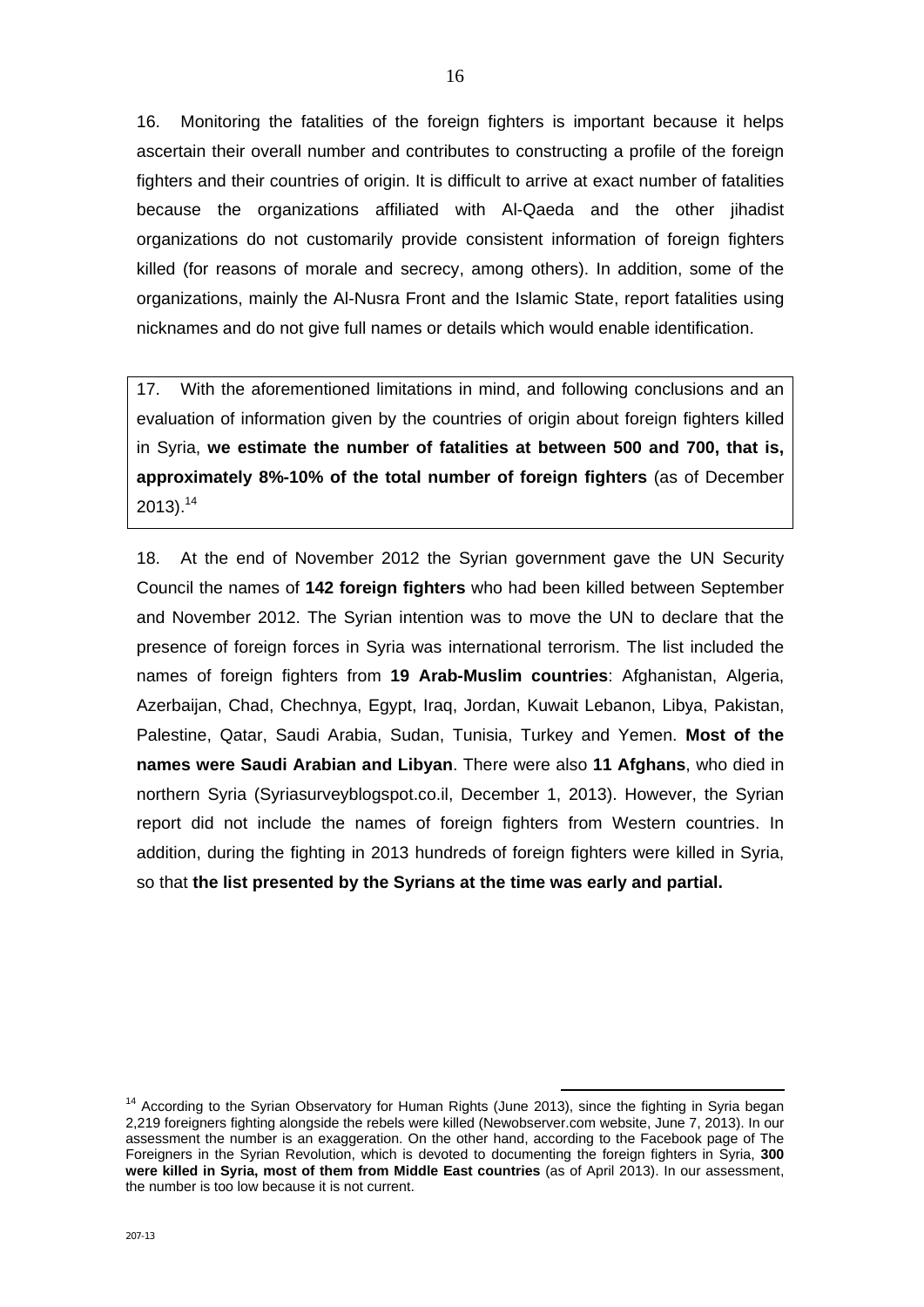## Profile of Foreign Fighters



**Foreign fighters in Syria (SANA, June 19, 2013)** 

### **Overview**

19. An examination of the foreign fighters in Syria reveals that they are a **heterogeneous group who come from dozens of countries around the world (close to 50, in our assessment).** Most of them are **Sunni Muslim Salafistjihadists** who joined to participate in jihad and help establish an Islamic caliphate in Greater Syria. However, they also include opponents of radical Islam who support the establishment of a democratic Syria. The ways in which they are recruited, come to Syria and are trained are also **not uniform.** 

20. Despite numerous methodological difficulties, we have profiled the foreign fighters according to information gathered during the fighting in Syria and in their countries of origin, taking into account the limitations noted above. We made extensive use of publications about foreign fighters killed during the fighting, which not only revealed personal details but also enabled us to draw conclusions about the phenomenon as a whole.

### **Motivation**

21. In our assessment most fighters join the rebel ranks **for ideological reasons**, especially those who join groups affiliated with Al-Qaeda**.** they absorbed the **Salafist jihadi worldview in their countries of origin, either locally** (visits to Salafist-jihadi mosques, influence from local clergy) **or on individually** (exposure to jihadist media,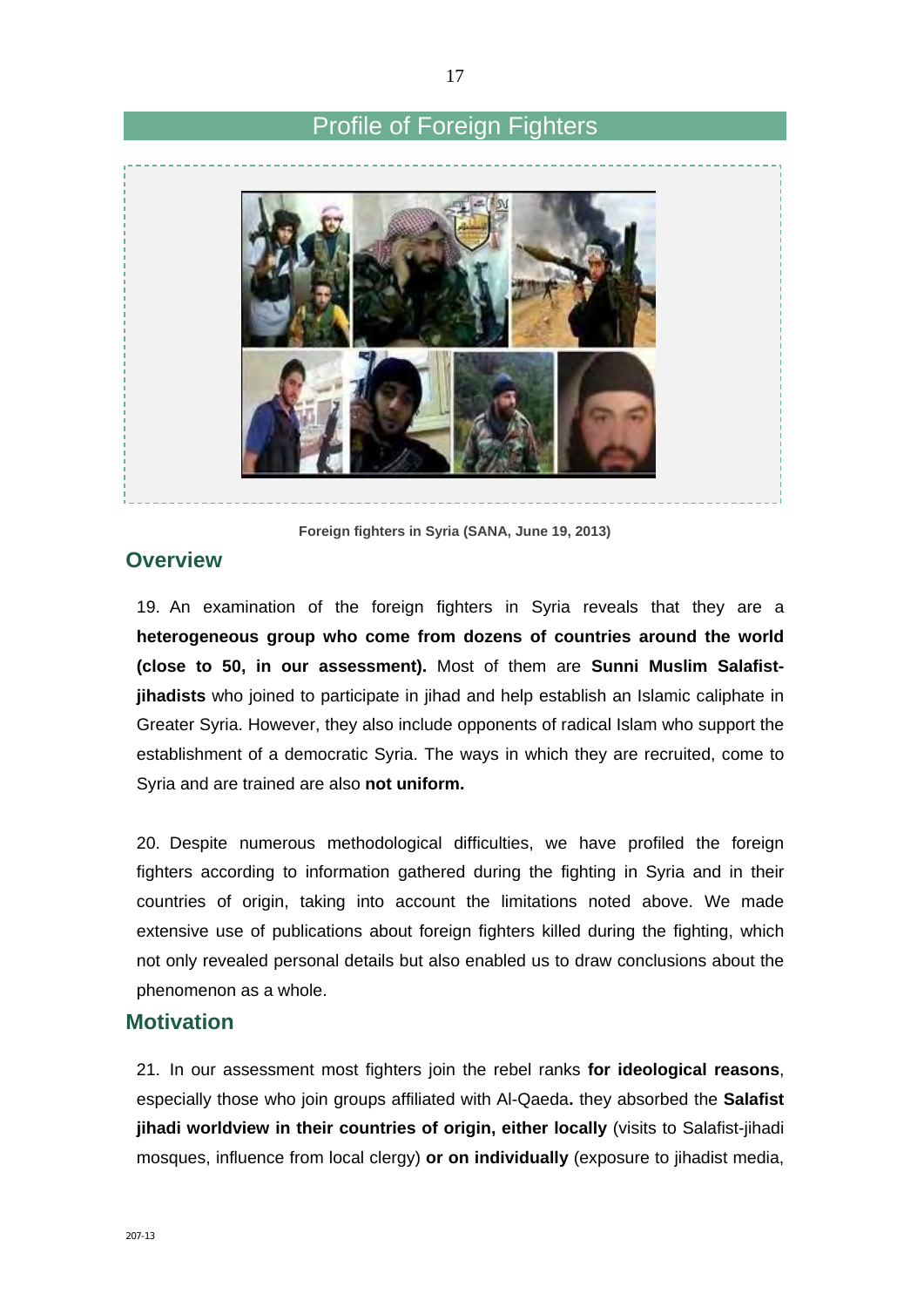especially websites). For this type of fighter, **toppling the Assad regime** usually involves realizing the **vision of establishing a jihadist Islamic caliphate in Greater Syria and the Middle East as a whole.**

22. Some of the fighters are **motivated by sectarian-religious considerations, regarding the civil war in Syria as a struggle between Sunni and Iranian-led Shiite Muslims, who are perceived as aiming to take control of the Arab-Muslim world.** Hezbollah's victory in the campaign of Al-Qusayr, the publicity given by Hezbollah to the sectarian-religious aspect of the fighting, rumors of massacres perpetrated against Sunni Muslims, the Syrian Alawite regime's use of chemical weapons against the Sunni population, **all feed the sectarian-religious character of the Syrian civil war.** A number of Sunni religious authorities, especially the most senior **Sheikh Dr. Yusuf Abdallah al-Qaradawi**, **who fan the ethnic fires in the Muslim world,** play an important role in increasing sectarian-religious motivation. These authorities, who appeal to Muslim fighters to go to Syria in order to help the jihad fighters, do not necessarily mean that the fighters should join groups affiliated with Al-Qaeda, **but in many cases fighters motivated by sectarian-religious considerations find their way to the Al-Nusra Front and other Salafist-jihadi groups.**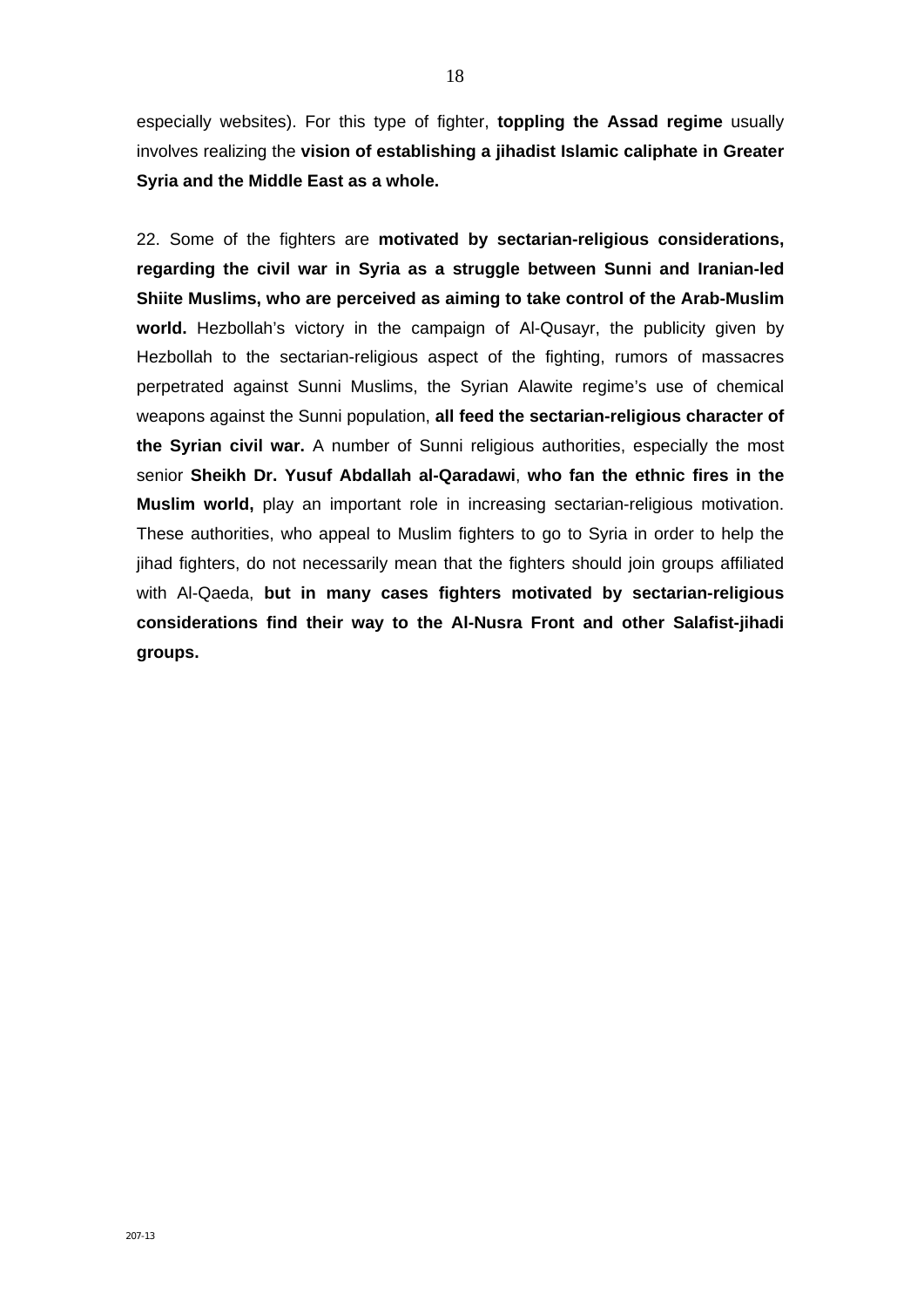

## **Clerics preach joining the jihad in Syria**

**"Every Muslim must carry out jihad against these oppressors [i.e., the Syrian regime] in any way he can – with his hands [i.e., violence], with his tongue [i.e., propaganda], and if he cannot, then in his heart." (Al-Jazeera TV, YouTube).** 

**Muslims in general to protect [the Sunni Muslims] in Syria in any way they can. For those who can fight the jihad on their own and by means of their property, this will be a great privilege" (YouTube)** 



**Egyptian Salafist preacher, Sheikh Dr. Ahmad Farid: "The fighting in Syria is a personal duty [***fard 'ayn***] for every Muslim" (YouTube). Jihad is a personal obligation for every Muslim is an idea spread by Abdullah Azzam, Osama bin Laden's spiritual mentor.**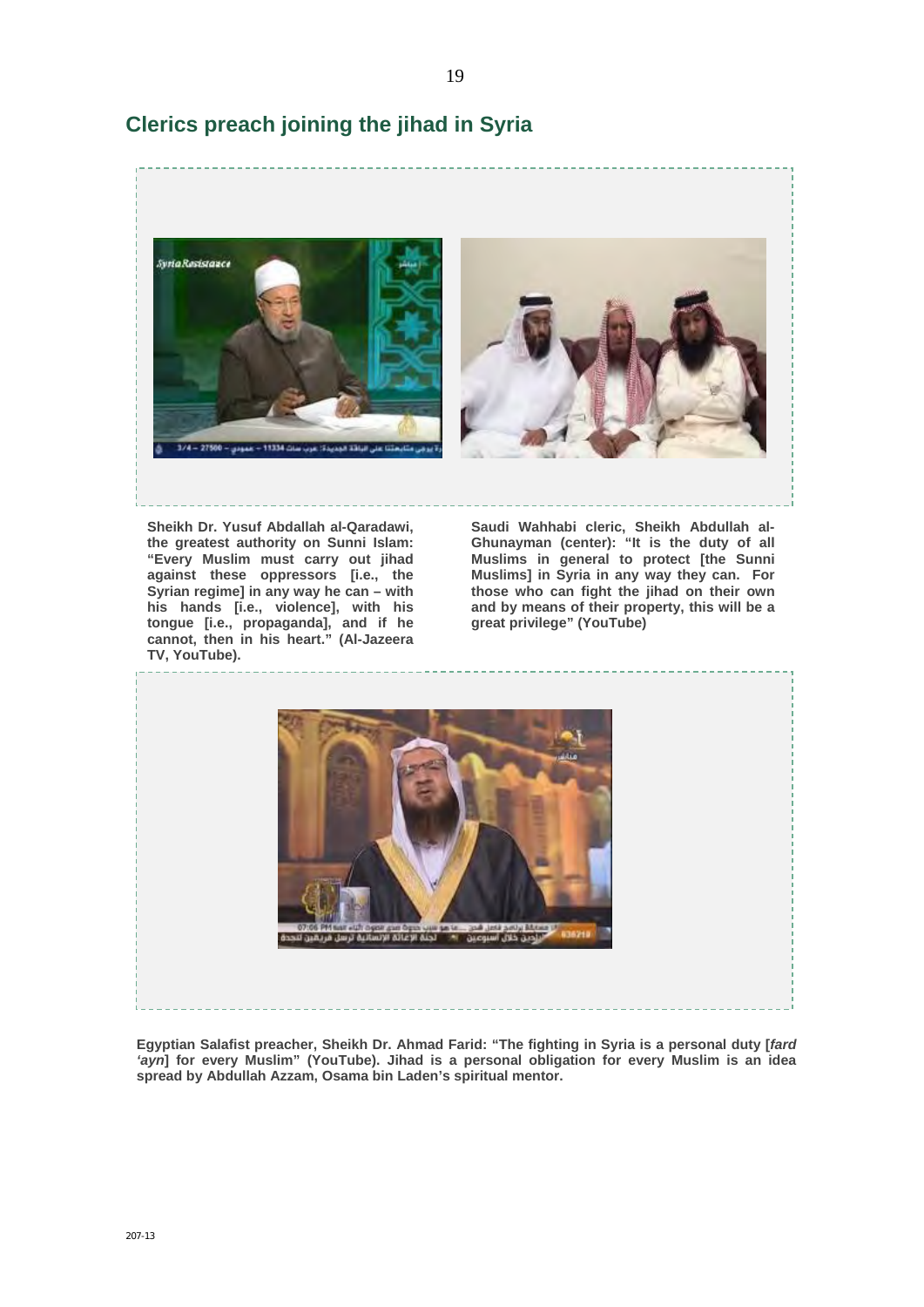23. There are other motives: **the desire for adventure;** the desire to help **overthrow the Assad regime, which has a negative image, as opposed to the heroic image of the Western-supported rebels**; identification with the suffering of the Syrian people and the desire to provide humanitarian aid (although in some cases the humanitarian factor hides the actual ideological motives of the fighters and keeps them from having problems with the authorities in their countries of origin). The fighters' motives were expressed by **Abd al-Rahman Al-Hatini** from the city of Zliten in Libya, a member of an Islamic military framework called **Liwa' al-Ummah**. He said his unit included fighters from various countries with various motives, from the desire to provide humanitarian aid to the rebels to the desire to participate in jihad. He also said he was in Syria to protect his Syrian brethren, who suffer from injustice. Another fighter of Lebanese descent said he was in Syria in response to Hezbollah's sectarian intervention in the Syrian civil war (www.middleeastmonitor.com, May 22, 2013).

### **Preparing for jihad in Syria**

24. In most cases, the **foreign fighters come to Syria without prior military training,** but there are exceptions. For example, fighters from Tunisia (and possibly from other North African countries) underwent brief military training near the Libyan border and were then sent to Syria.

25. We found that **physical training before departure for Syria exists in the Netherlands** and probably also in Great Britain and in other European countries. In an interview with Dutch newspaper **De Volkskrant, Abu Fidaa,** the official spokesman fort he Dutch jihad fighters in Syria, said that many of the young people who went to Syria **participated in an initial training program that included physical training.** Others took **survival-training courses** in the Ardennes in Belgium. The preparations were carried out in small groups, and training was limited to groups of two or three not to attract the attention of the Dutch authorities. Abu Fidaa said that it was the duty of every Muslim to live a healthy life and prepare himself physically to be ready at all times to help and protect the weak and helpless. Moreover, **lessons on how to prepare for the Syrian jihad are available online,** and two popular books that can be downloaded from many websites. Special Facebook pages have been set up by Dutch Muslims to provide those who join with information on personal and group training (From a study conducted by the Kronos research firm, March 13, 2013).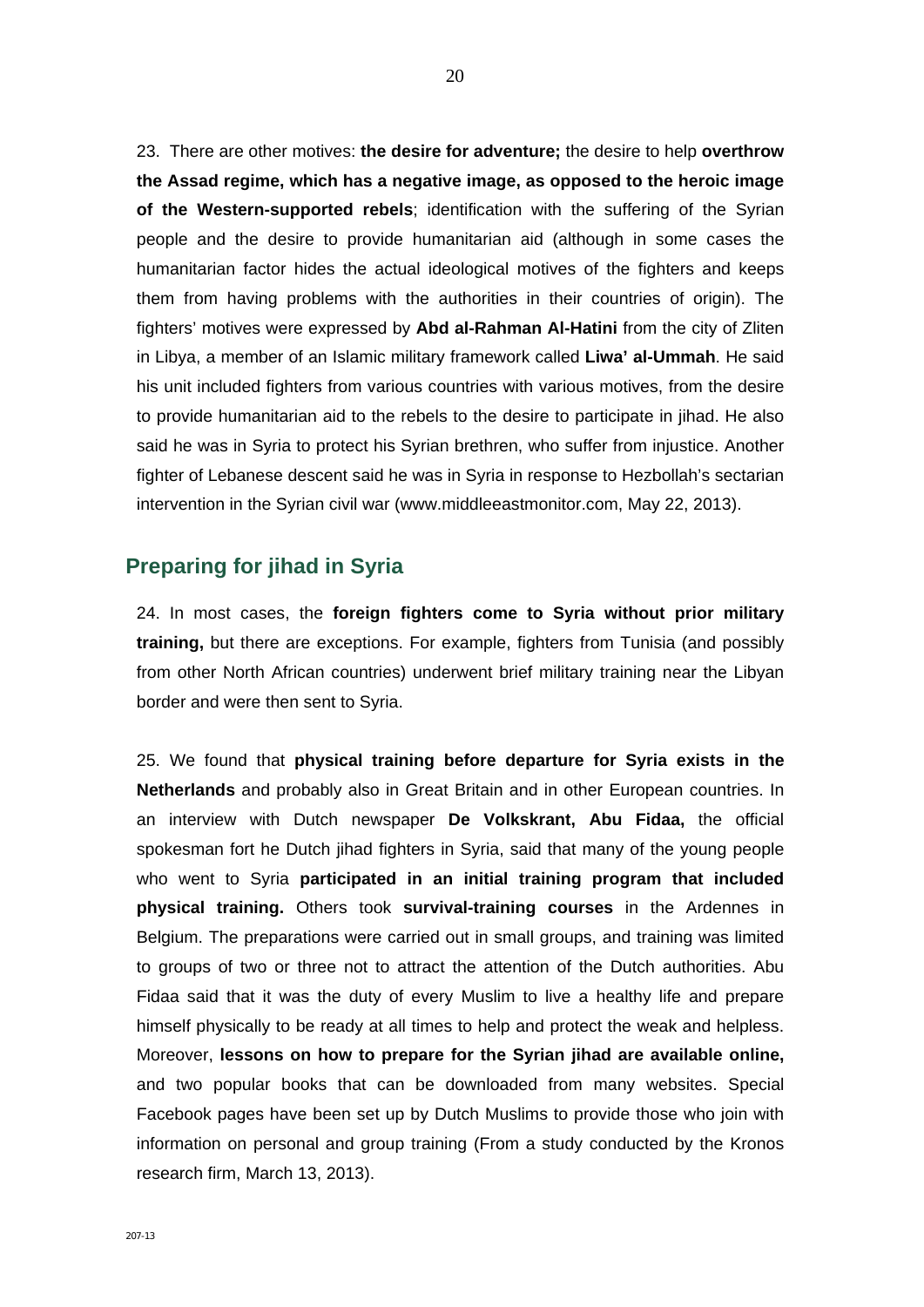### **Military capabilities**

26. There are **two types of military fitness among the fighters:**

1) **Fighters with no military experience:** Apparently **most of the fighters who come to Syria are young and have no military experience.** Upon arrival in Syria some of them undergo accelerated military training for approximately six weeks, and then acquire experience fighting Assad's forces. Some hold support positions that do not require military knowledge or experience. Some are dispatched on suicide bombing attacks that require a high level of motivation but no extensive military training. According to **Abu Abd al-Razzaq,** a Libyan who fought with the Al-Nusra Front in Aleppo, many of the Europeans who joined them required more training than Arabs. He added that a few fighters from Western countries were rejected because they were not sufficiently fit to join in the fighting. He added that they **helped in other ways when they returned to their countries of origin** (www.thedailybeast.com, August 4, 2013).

2) **Operatives with military experience or experience in terrorist activity**: The ranks of the rebels, especially jihadist groups, have been joined by jihad operatives with military-terrorist experience from other Muslim battle arenas. Examples include operatives dispatched by **Al-Qaeda in Iraq;** the arrival of jihad fighters who acquired military-terrorist experience **in Libya or Chechnya;** or fighters dispatched by the **Taliban in Pakistan**. Other examples include the **Egyptian fighters from the jihadist group Ansar al-Sharia** or Palestinians who belong to **Salafist-jihadi groups operating in the Gaza Strip,** some of whom have military-terrorist experience.

27. **The military contribution of foreign fighters:** The foreign fighters provide a significant military contribution to the Al-Nusra Front and other groups affiliated with Al-Qaeda and the global jihad: **The chain of command of organizations affiliated with Al-Qaeda and the global jihad in Syria consists of foreign operatives** who fought in other combat zones: **Iraq** (where the founders of Al-Qaeda in Syria came from), and other war zones such as **Libya, Chechnya** and **Afghanistan.** According to Aaron Y. Zelin, fighters of the immigrant unit fought decisively during the takeover of the Menagh military air base (August 2013). In addition, foreigners also fought zealously in the Latakia region in the summer of 2013, where they were involved in cleansing Alawite villages (interview given by Zelin to the Carnegie Middle East Center, December 5, 2013). The "contribution" of the fighters is **noticeable in**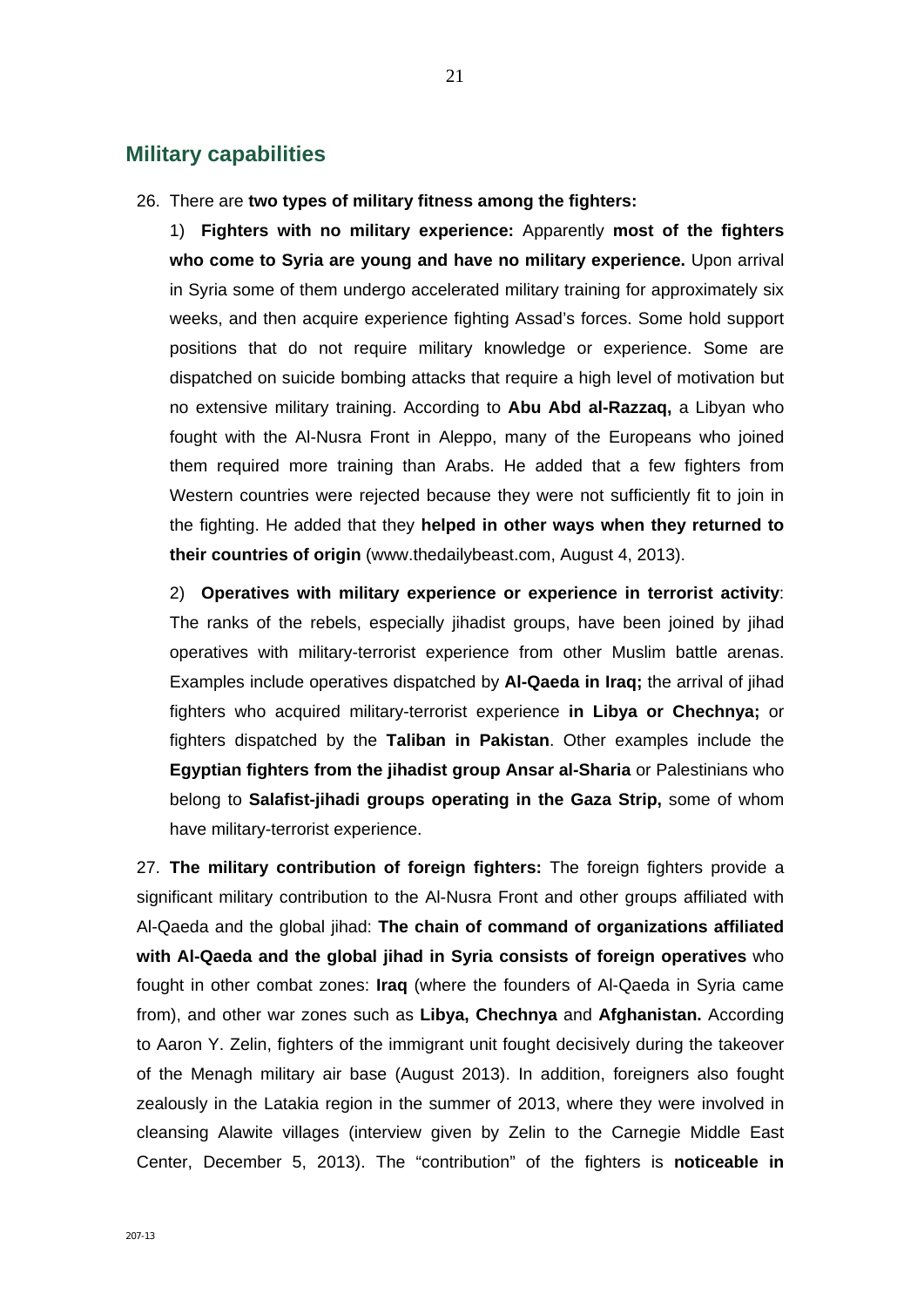**suicide bombing attacks carried out by organizations affiliated with Al-Qaeda,**  taking advantage of the high motivation and religious fervor characteristic of the Salafist-jihadi fighters. Conversely, many fighters who lack military skills, and many who are very young or old, are assigned to non-military logistical positions or to positions in the areas of advocacy and governance. In exceptional cases, young fighters (under the age of 18), who were of no military benefit, were returned to their countries of origin.

28. Among the foreign fighters who become suicide bombers, **the percentage of Saudis and Jordanians is high** (although the suicide bombers also include other nationalities). Among the **Saudis,** over 10 operatives who carried out suicide bombings in 2013 were identified (the figure may be higher). Among **the Jordanians,** six suicide bombers were identified, at least three of Palestinian descent, who carried out suicide bombing attacks in 2012-2013. We have no unequivocal explanation for the relatively high proportion of Saudis and Jordanians. Perhaps it is due to the relatively large numbers of fighters from these countries and their ideological fervor.

29. There is a high level of interaction between the Arab and Muslim foreign fighters on the one hand, and the European foreign fighters on the other, during their stay in Syria. **Particularly striking are the ties between the European foreign fighters and Chechen operatives who possess extensive military-terrorist experience**. These ties may strengthen the possibility that after they return to their countries of origin, those who fought in Syria will carry out attacks against "soft targets," similar to the terrorist attack at a shopping center in Kenya (from a study of Dutch foreign fighters in Syria conducted by Kronos, March 13, 2013).

#### **Suicide bombers**

30. **Using suicide bombers** against targets associated with the Syrian regime, a tactic copied from Afghanistan and from Al-Qaeda in Iraq,<sup>15</sup> **has become a trademark of the Al-Nusra Front and the Islamic State** (although it is also used by other jihadist organizations). The modus operandi with the most painful results for the Syrian regime was the **detonation of car bombs by suicide bombers near** 

<sup>&</sup>lt;sup>15</sup> In the 1980s and 1990s, suicide bombers were used mainly for nationalistic purposes (by Palestinians or by Hezbollah in Lebanon). The conflicts in Afghanistan, and even more so in Iraq, have made suicide bombing attacks a central modus operandi of the global jihad and have taken on a transnational aspect. More than 1,300 attacks have been carried out in Iraq since the American-led invasion in 2003, out of more than 3,100 suicide bombings worldwide since 1980, according to data collected by the Chicago Project on Security and Terrorism (AP, December 14, 2013).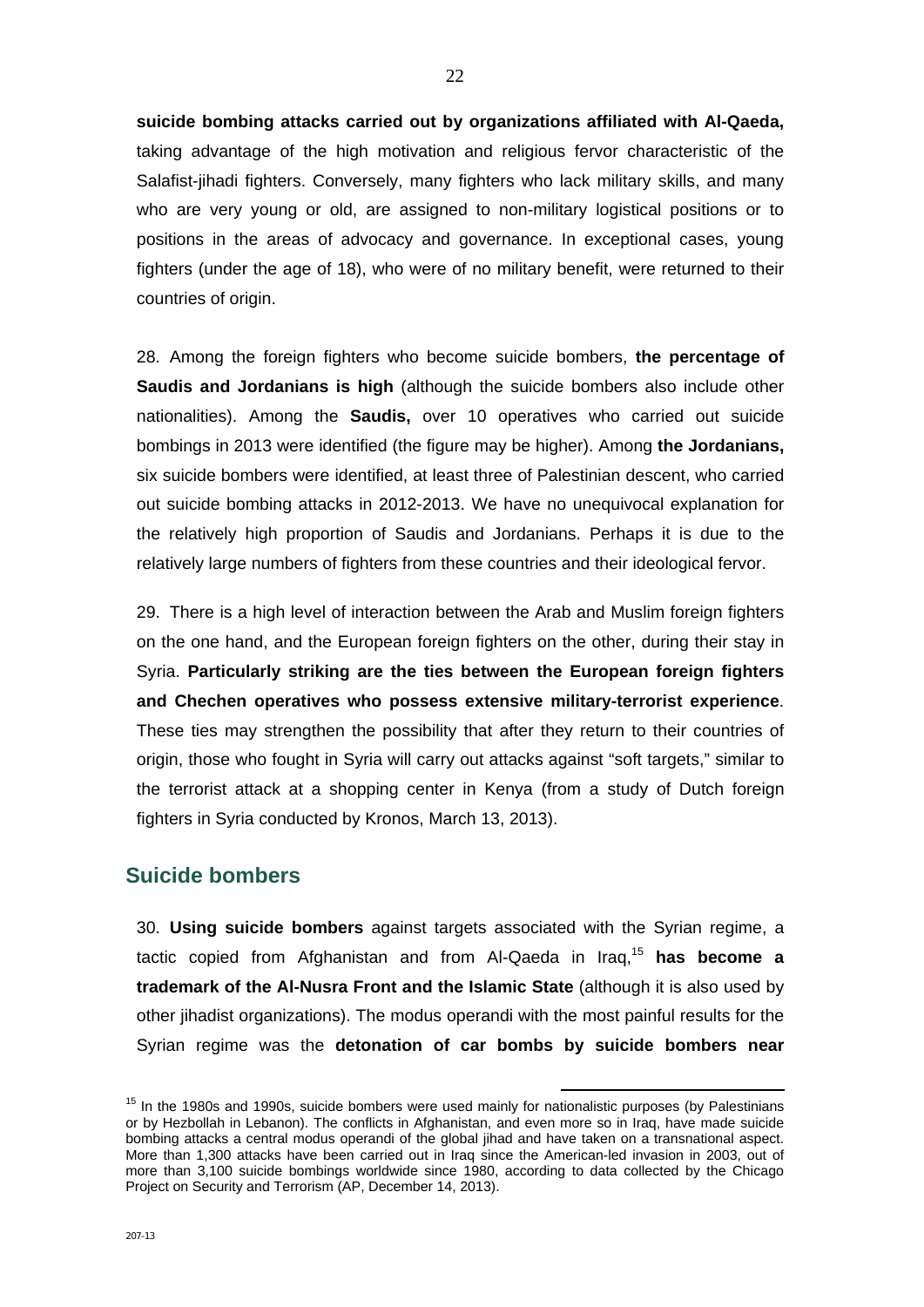**facilities and camps associated with the regime.** Using car bombs **trickled from Syria into Lebanon,** culminating in an integrated suicide attack against the Iranian embassy in Lebanon. **In our assessment, organizations affiliated with Al-Qaeda and the global jihad are liable to use Syrian foreign fighters as suicide bombers against the West, Israel and Islamic Arab countries.**

31. Quantitatively, the Al-Nusra Front is **the rebel organization that carried out the greatest number of suicide bombing attacks in Syria.** Between the announcement of its establishment in January 2012)and the end of December 2012, **the organization claimed responsibility for 43 of the 52 suicide bombing attacks carried out against the Assad regime (longwarjournal.org).** Between the beginning of 2013 and the end of March 2013, **16 more suicide bombing attacks** were carried out in Syria, and the Al-Nusra Front claimed responsibility for 14 of them (longwarjournal.org). Between the end of March and May 2013, the Al-Nusra Front claimed responsibility for **three other suicide bombing attacks.** In the second half of 2013, in our assessment the organization carried out additional suicide bombing attacks whose number is unknown to us.

32. Insofar as we know, no in-depth study has been conducted to date on the countries of origin and personal profiles of the suicide bombers in Syria. Based on our information, we are of the opinion that among the foreign fighters who become suicide bombers, **the percentage of Saudis and Jordanians is high** (although the suicide bombers also include other nationalities). Among the **Saudis,** over 10 operatives who carried out suicide bombings in 2013 were identified (the figure may be higher). Among the **Jordanians**, six suicide bombers were identified, at least three of Palestinian descent, who carried out suicide bombing attacks in 2012-2013. We have no unequivocal explanation for the relatively high proportion of Saudis and Jordanians. Perhaps it is the result of the relatively large numbers of fighters from those countries and their ideological fervor. We have also identified (a small number of) suicide bombers **from Western countries.** In one case, an **Israeli Arab** who joined the ranks of the global jihad was offered the opportunity to carry out a suicide bombing attack in Syria or a terrorist attack in Israel, but he refused.

#### 33. Following are two **examples of suicide bombers from the West:**

1) A video on the Internet shows **Rashid Wahhab,** 33, aka **Rashid Muhammad**, a suicide bomber who was **killed serving in the Al-Nusra Front.** Wahhab, married with one child, **came to Syria from Spanish North Africa.** In the video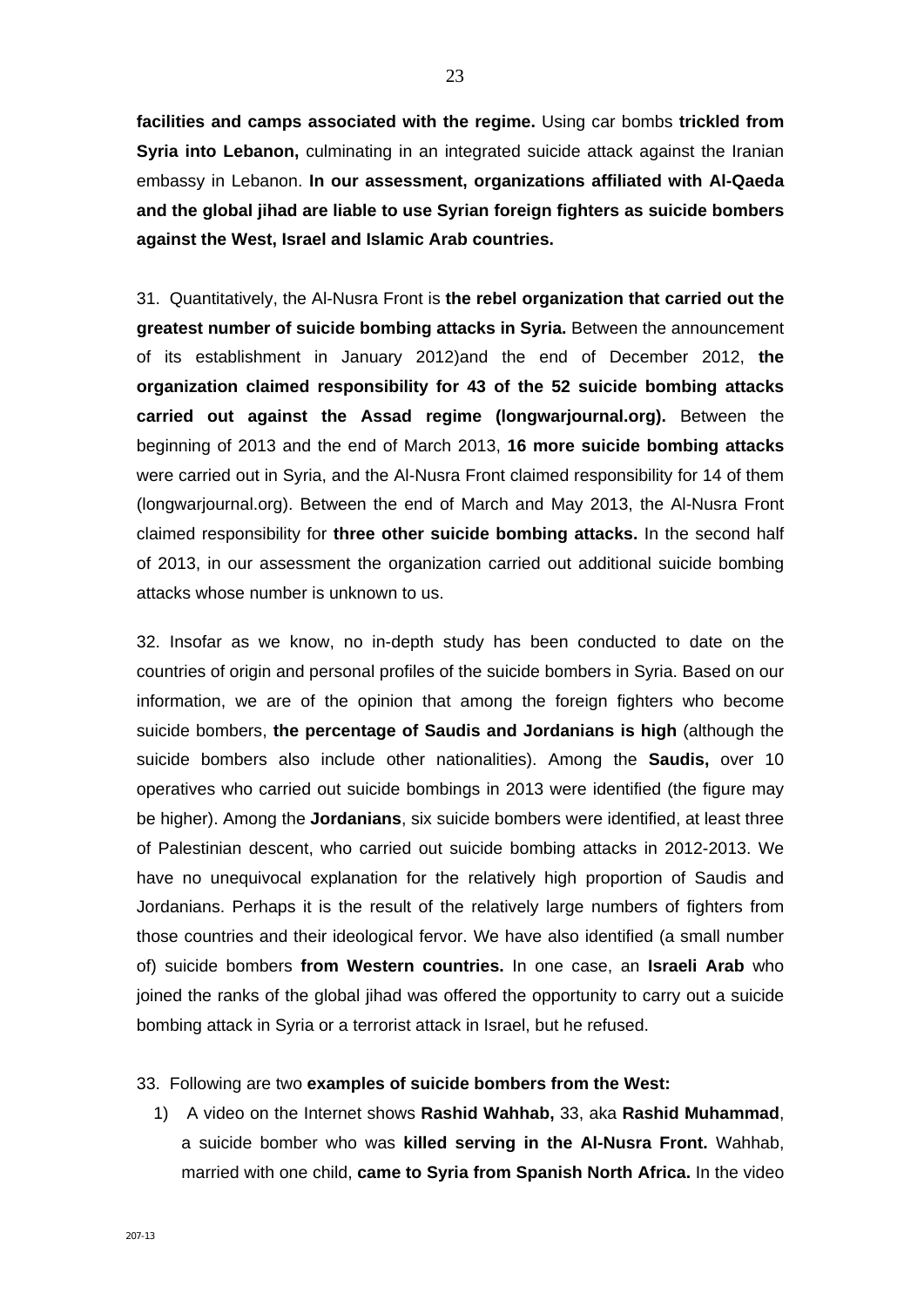he glorifies martyrdom in the name of Allah and asks his mother to be proud of his actions. He is shown getting into a car which he detonated at the Al-Nayrab military base in northern Syria, causing the deaths of an estimated 130 people. According to the Spanish authorities, three Spanish nationals have been killed in suicide bombing attacks in Syria (philly.com, July 24, 2013).

2) A video uploaded to the Internet shows the suicide bomber who carried out the suicide bombing attack at a Syrian army checkpoint in September 2013. The attack was allegedly carried out near the airport in Deir ez-Zor and killed 30 Syrian soldiers. The suicide bomber, known as **the Australian Abu Osama**, is shown with his face blurred, standing next to a truck loaded with explosives and reading verses from the Qur'an. He then says goodbye to his friends. Australian police have apparently identified him as an Australian from Brisbane. His family denied the identification and claimed it was a mistake and that he was alive and in Turkey. However, the family refused the French News Agency's request to fly to Turkey and meet with him (www.abc.net.au, November 12, 2013).

### **suicide bombers**



**Rashid Wahhabi, who appeared in the video of the suicide bombing attack at the Al-Nayrab military base in northern Syria. The flag of the Al-Nusra Front is visible in the background (philly.com, July 24, 2013).**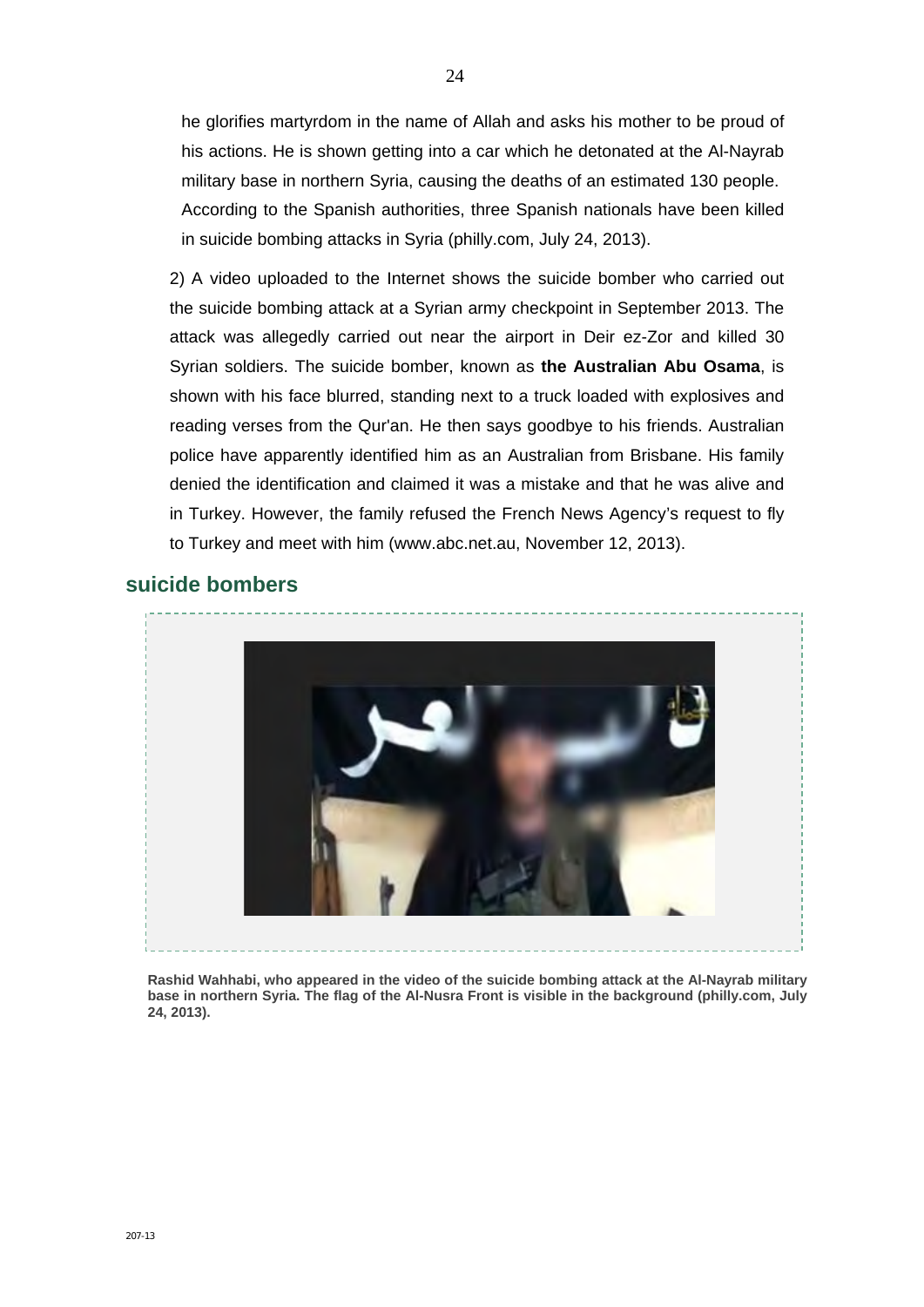

**The suicide bomber aka the Australian Abu Osama, in a video shot before the suicide bombing attack and uploaded to YouTube (September 2013).**



**Walid Ali Mohammad Yahya Aal Madawi al-Asiri, aka Abu Dajjanah, a Saudi with a degree in Sharia studies. He carried out a suicide bombing attack with a truck full of explosives for the Al-Nusra Front (according to another version, for the Islamic State) in a Syrian army camp in Homs, on May 24, 2013 (youtube.com, syriasy.blogspot.com).** 

**Mashari Abdullah al-Qasami al-Anzi, a Saudi Arabian doctor from Riyadh, who blew himself up in a car bomb on the outskirts of Aleppo on November 14, 2013. He belonged to the Islamic State (sudanyiat.net, syriasy.blogspot.com; shaghor.com)**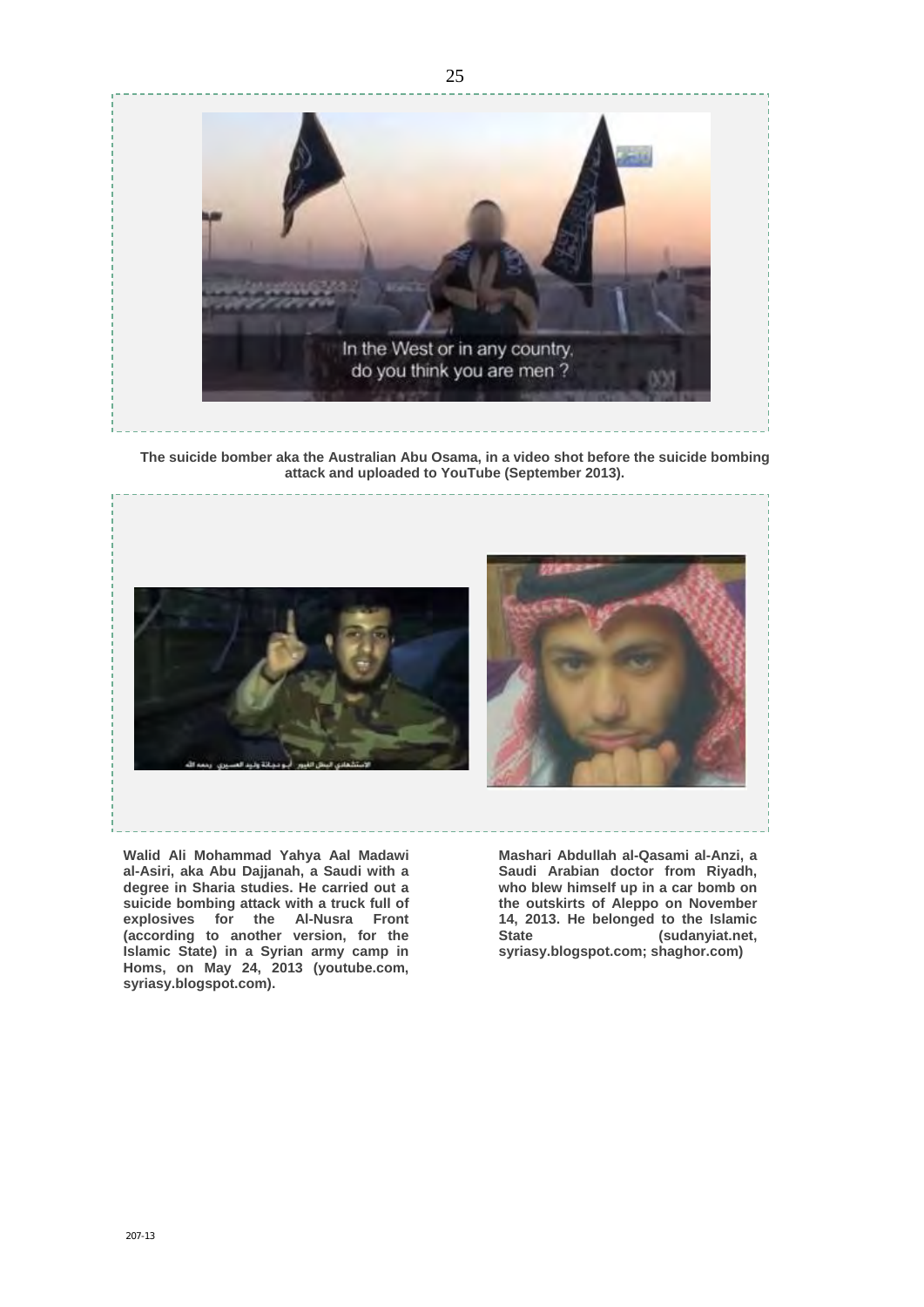

**Imad al-Natour, a Jordanian from Irbid, of Palestinian descent. He carried out a suicide bombing attack in a Syrian army building in Daraa on November 10, 2012. He belonged to the Al-Nusra Front (jihadblog.net).** 

**Amin Hassan Al-Juyus,: from Al-Mafraq, Jordan, possibly of Palestinian descent. He carried out a suicide bombing attack against the Syrian army on the outskirts of Damascus, on May 21, 2013. He belonged to the Al-Nusra Front (Shaghor.com, facebook.com).** 

### **Countries of origin**

34. Foreign fighters who fight alongside the rebels come from at least 50 countries **which can be divided into four groups:**

1) **The Arab world: We estimate their number at about 4,500** and they are **the largest group of foreign fighters** (about 75% of the foreign fighters). The group consists primarily of a hard core of **Iraqi operatives from Al-Qaeda in Iraq,** veterans of the war with the United States; **"veterans of the revolutions" and upheavals in other Arab conflict arenas** (Libya, Tunisia, Egypt) and **countries that have remained free of regional upheavals** (Saudi Arabia, Jordan, Lebanon, Morocco, Algeria and the Gulf States). The Arab states prominent in sending fighters to Syria are Libya, Tunisia, Jordan, Egypt and Iraq.

2) **Muslim countries and Muslim regions in non-Muslim countries (Russia):** We estimate the number **at nearly 500 fighters** (about 8% of the foreign fighters). The **presence of fighters from Chechnya** and northern Caucasus is particularly prominent in this group, **and their number is estimated at 100-200**. Some of them possess military experience and they established **the immigrant unit,** an Al-Qaeda-oriented unit **in which Chechen operatives are prominent.** Prominent as well are groups of operatives from Pakistan sent by the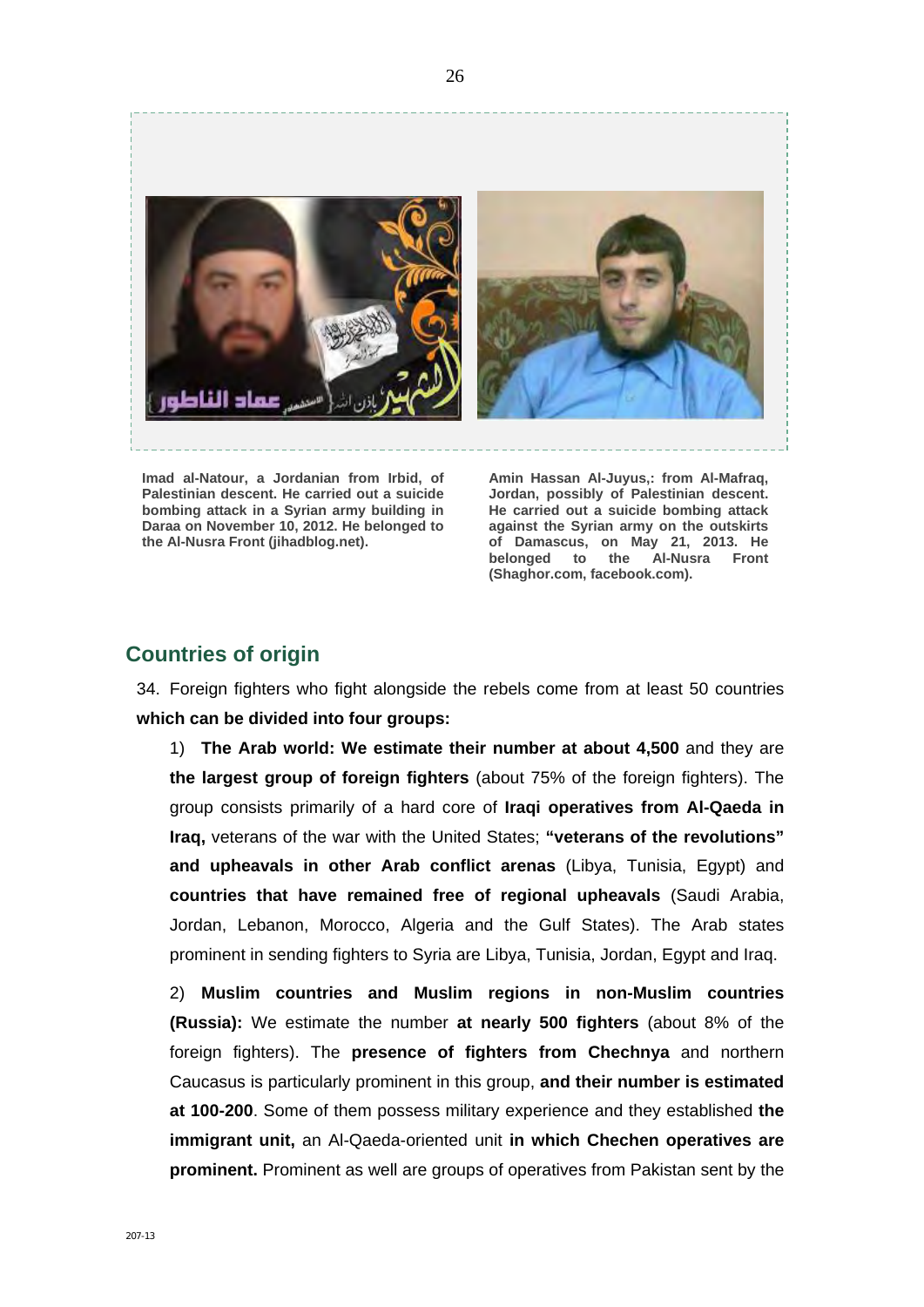**Pakistani Taliban** and by a Pakistani Salafist anti-Shiite organization by the name of **Lashkar-e-Jhangvi** (the Army of Jhangvi). Foreign fighters in Syria also include fighters from Turkey, Afghanistan, Pakistan and the Muslim republics of Central Asia.



**A foreign fighter dressed in typical Pakistani garb (right), which has become popular among the foreign fighters in Syria (http://syriasurvey.blogspot.co.il, December 1, 2012)**

3) **Western countries, and European countries in particular: We estimate** the number of foreign fighters from European countries at **over 1,000,** i.e., 17% of the foreign fighters (according to several other European estimates, the numbers are higher, as many as 2,000). Notable among European countries are **Belgium, Britain, France, the Netherlands and Germany. There are foreign fighters from the United States and Canada, but so far on a limited scale** (a few dozen from each country).

35. **Israeli Arabs and Palestinians:** Recruitment of Israeli Arabs into the ranks of the rebels in Syria is still **limited.** In our assessment, **around 10-20 foreign fighters** have departed for Syria so far (some of whom died in Syria); several dozen Palestinian members of Salafist-jihadi groups in **the Gaza Strip** have also joined the ranks of the rebels, as well as several dozen Palestinians **from refugee camps in Lebanon and Syria** and a small number of Palestinians from Judea and Samaria. **In addition,** the high proportion of **Jordanians of Palestinian descent** who joined the ranks of the rebels is marked.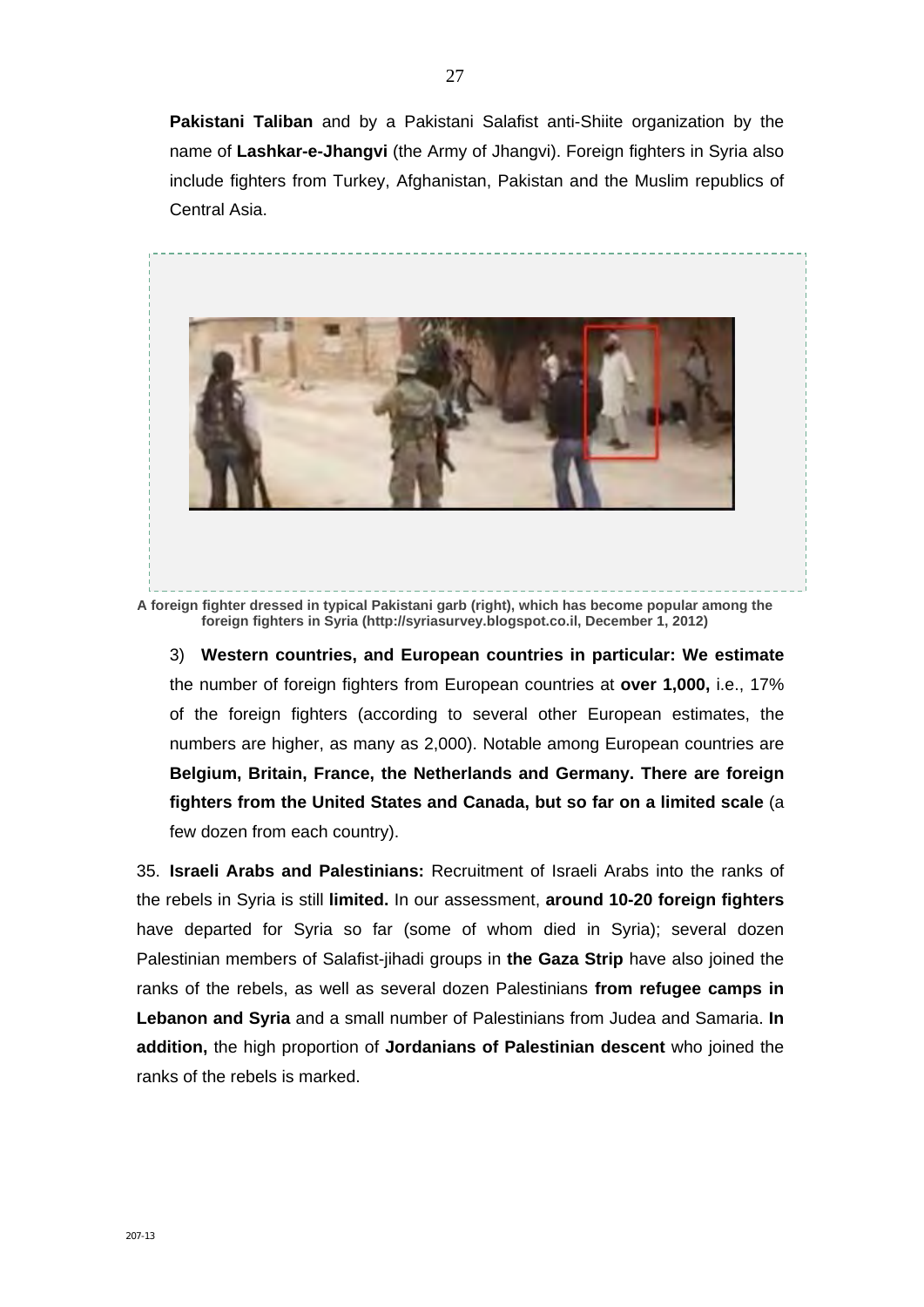

**Estimated distribution of foreign fighters (based on a working assumption that there are about 6,000 foreign fighters in Syria)<sup>16</sup>**

### **Center vs. outlying districts**

36. In our assessment, the proportion of foreign fighters who come from outlying areas center), the **central government is weak** and **Islamist influence is strong**. Examples include Turkey, Jordan and Tunisia. In Europe as well we found several examples of foreign fighters who came from Muslim communities in provincial areas.

### **Age**

37. Most of the foreign fighters are young, aged 18-30, most of them in their early to mid-twenties (23-26) (the average age of foreigners fighting against the US in Iraq was around 24). Most of them are single, but a few have families. In addition, there have been reports about only a small number of young (under 18) and older (in their forties) foreign fighters.<sup>17</sup>

#### **Religion**

38. Most of the fighters who joined the ranks of the rebels are **Sunni Muslims,** some with a Salafist-jihadi worldview, from the Arab-Muslim world. Fighters who come from

 $16$  The overall estimate of foreign fighters stands at around 7,000. However, in our assessment, around 1,000 foreign fighters have been killed, injured or have returned to their countries of origin, so that actually there are around 6,000 foreign fighters in Syria.<br><sup>17</sup> At one time, Syria submitted a list of foreign fighters who were killed on its territory between September

and November 2012. The average age in the list (based on the ages of 51 foreign fighters) was 39, which is relatively old. A large number of those killed were married with families (syriasurvey.blogspot.com, December 1, 2013). However, an examination of the ages of the foreign fighters by name, who arrived in 2013, reveals that most of them are young.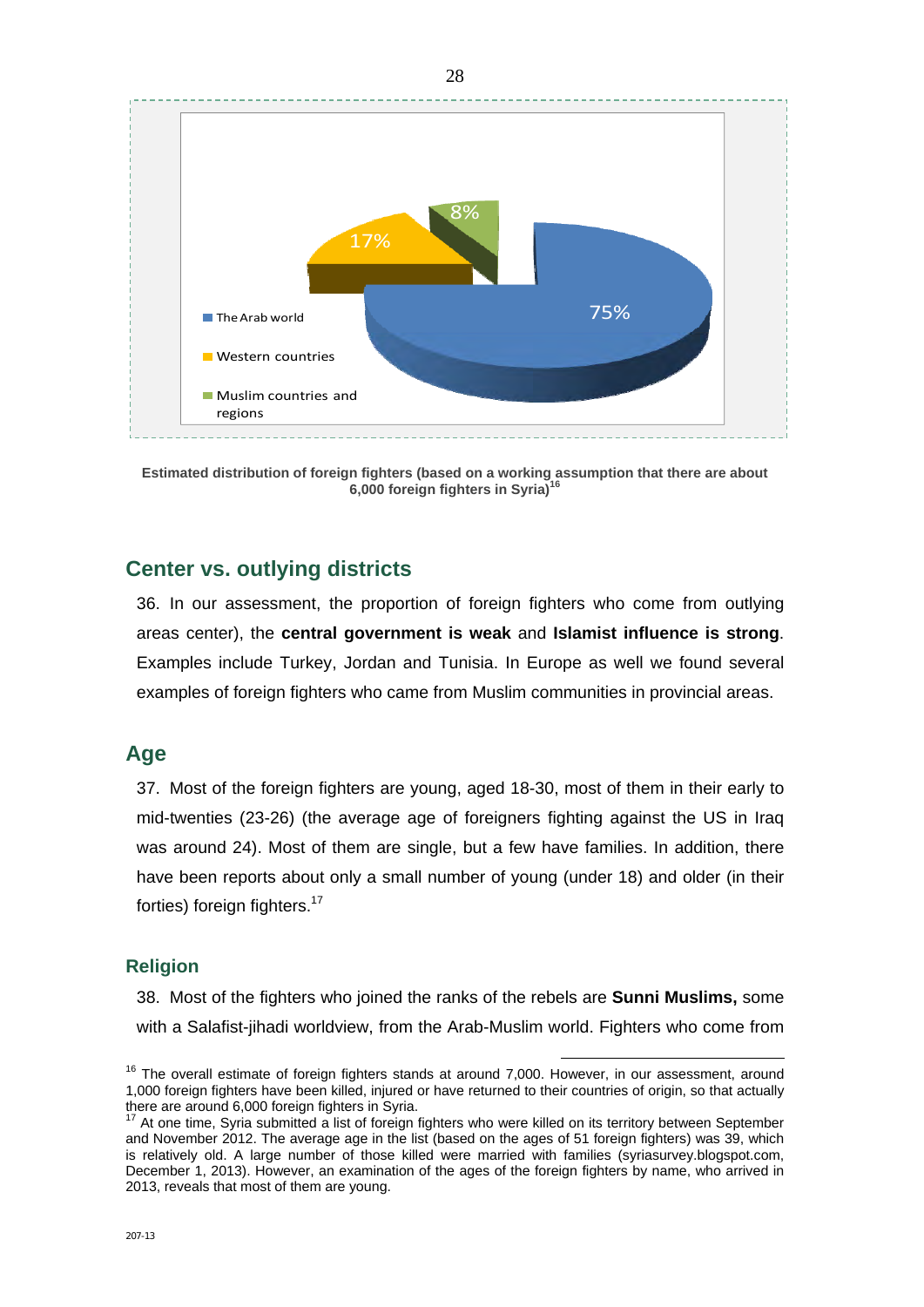Western countries are mostly Sunni Muslims who are second and even the third generation Muslim immigrants; among them **fighters of Moroccan descent are prominent.** However, there are also members of Turkish, Syrian, Pakistani, Lebanese, Kurdish and Albanian communities. Among the European foreign fighters **young people who converted to Islam and underwent a process of Islamic radicalization** have also been identified**.** 

### **Education**

39. Among the foreign fighters we found a large group of middle class **intellectuals and professionals, some with college degrees.** There were also reports of **college students who abandoned their studies and went to fight in Syria.** However, the foreign fighters also include many who are uneducated and unskilled. The number of educated fighters versus the number of those who are uneducated or have only an elementary education cannot be determined..

## Arrival in Syria

### **Recruitment**

40. According to American and European experts, no organized global network has yet been identified for recruiting fighters into the ranks of Al-Qaeda in Syria and making the logistical arrangements involved in dispatching them (News.yahoo, June 4, 2013). However, **there are local networks in various countries** that recruit fighters and send them to Syria. There are Arab-Muslim countries where organizations, networks and local clerics (some of whom are Salafists or affiliated with Al-Qaeda and the global jihad) operate. They play an important role in identifying operatives, sending them to Syria and taking care of their logistical needs.18 **There are also local networks in several European countries** (most prominently Belgium) that recruit fighters and provide logistical and financial support for sending them to Syria.

41. Various methods are used to persuade fighters to go to Syria:

<sup>&</sup>lt;sup>18</sup> During the fighting against the US Army in Iraq there was an organized recruitment network that dispatched fighters to Iraq. A report written by the West Point Combatting Terrorism Center revealed the regional network that was used by Al-Qaeda to send foreign fighters to Iraq. A similar network existed in Libya (www.globalresearch.ca, April 18, 2013).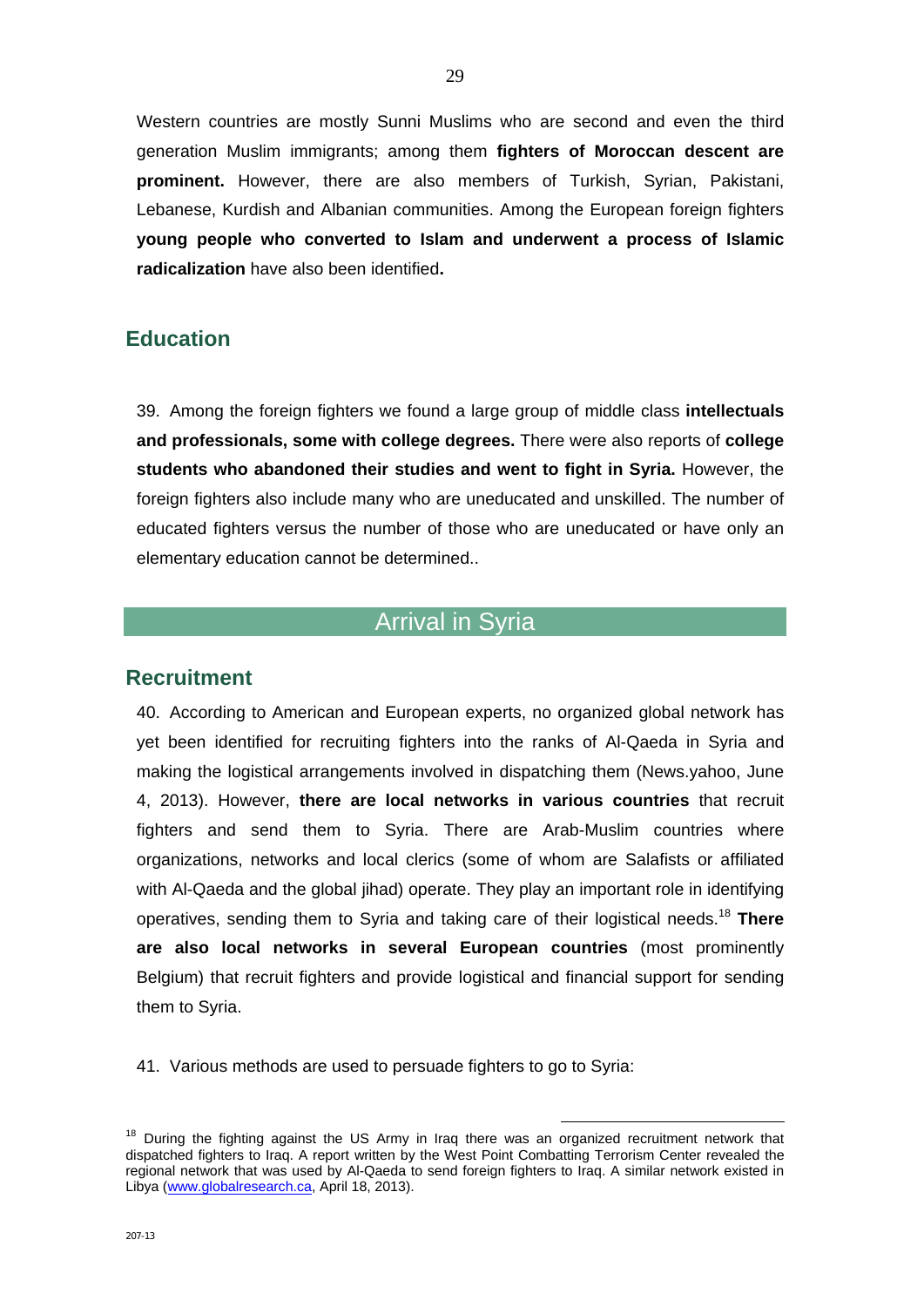1) **Incitement by clerics to join the jihad fighters in Syria** from senior clerics **in mosques and the media**. Some of the clerics are not affiliated with Al-Qaeda. Most prominent is **Sheikh Dr. Yusuf Abdallah al-Qaradawi**, who called on Sunnis throughout the Muslim world to join the jihad against the Syrian regime and Hezbollah, which supports the regime (May 31, 2013). Similar incitement accompanied by fundraising campaigns **has come from Salafist Muslim clerics in Muslim communities in Western countries**. On the other hand, there are also clerics who publicly object to fighters' traveling to Syria.

2) **Sending messages and disseminating information on the Internet:**  There are jihadist websites on the Internet providing information about the activities of jihadist groups. Recruitment is often carried out in closed forums of jihadist organizations that identify and recruit forum members who, in their opinion, are qualified to join the fighting (www.rightsidenews.com, April 24, 2013). Social networks also serve as a platform for recruiting foreign fighters. For example, a message was posted on the Facebook page commemorating dead foreign fighters, encouraging young Muslims to join the jihad on the grounds that it was the personal duty of every Muslim. At the end of July 2013, a website in five languages, including German, was launched, promoting what it called "social jihad" (www.spiegel.de, October 21, 2013).

3) **Islamic charities, some of them Salafist-jihadi, and networks set up ad hoc in order to recruit opponents to Syria** operate in the Arab/Muslim world (especially Kuwait, Qatar and Saudi Arabia) and in Muslim communities around the world, and preach joining the jihad in Syria. In some cases, the networks are involved in fundraising, acquiring weapons and making logistical arrangements to dispatch foreign fighters. To avoid trouble with the local authorities, they do not expressly identify with the Al-Nusra Front and other jihadist groups, and often employ the vague description of assisting the "jihad warriors." **Such networks have been uncovered in several European countries. The most prominent group was a jihadist network in Belgium called Sharia4Belgium, against the local authorities took steps.** Similar networks have been set up in **the Netherlands, Denmark and the UK,** and an attempt was made to set up a similar group in **Italy**.

4) **Recruitment by foreign fighters staying in Syria, or by veterans of the fighting who have returned to their countries of origin:** In some cases, they had prolonged combat experience and became acquainted with the situation in Syria, and in some cases they spent short periods of time (several months) in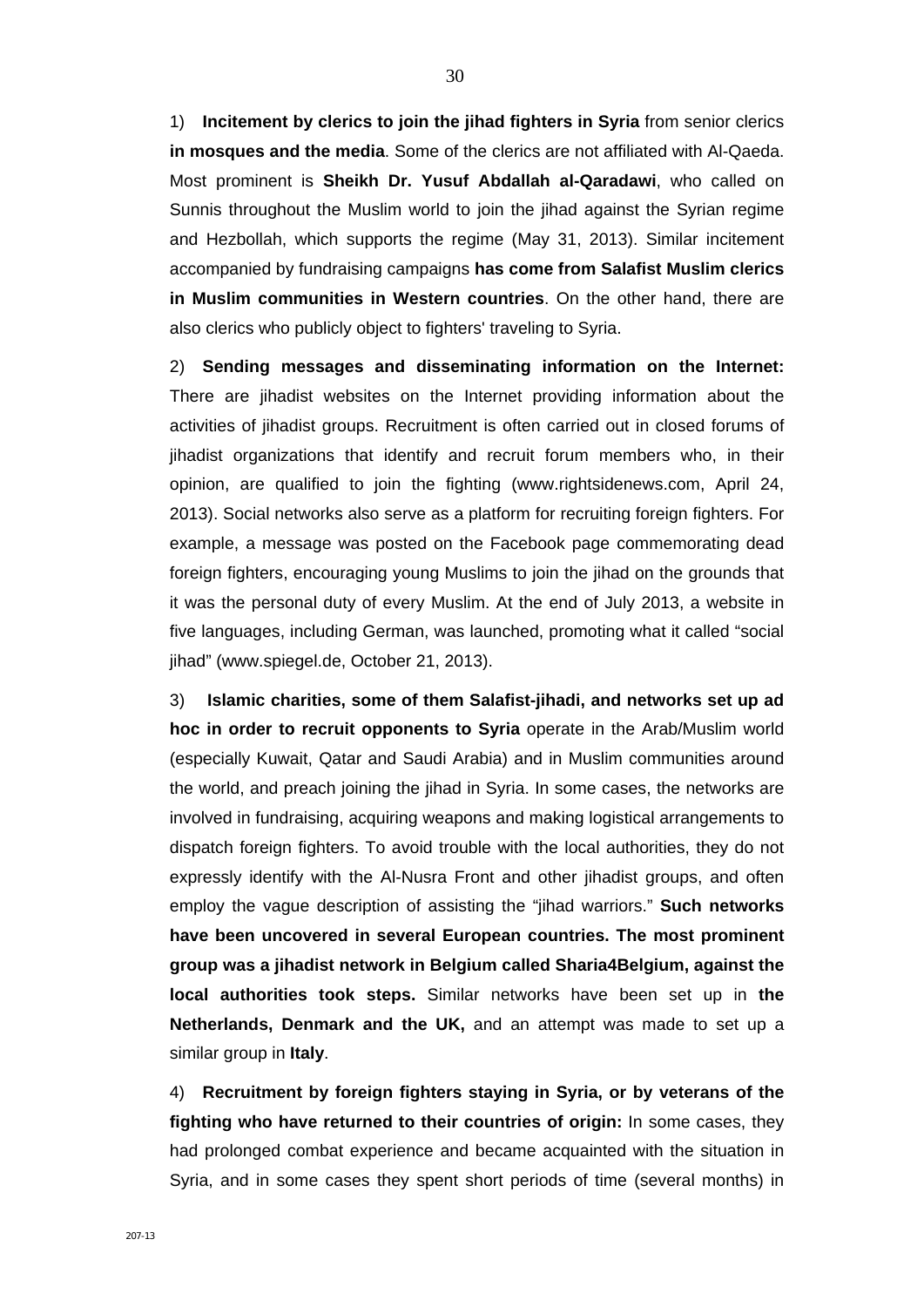Syria. Because they know hot to get to Syria and have direct contact with the rebel groups, they serve as advisors to new foreign fighters, either at the behest of the organizations in Syria or on their own initiative. **There have also been cases where foreign fighters staying in Syria encouraged their friends to join through social networks or by uploading videos to the Internet.** 

## **Examples of Sharia4 groups that work to recruit foreign fighters into the ranks of global jihad groups in Syria19**



**Belgium (http://www.barenakedislam.com) Italy (http://sharia4italy.blogspot.com/)** 



 $19$  Sharia, i.e., Islamic law, that is, imposing Islamic law over the various countries.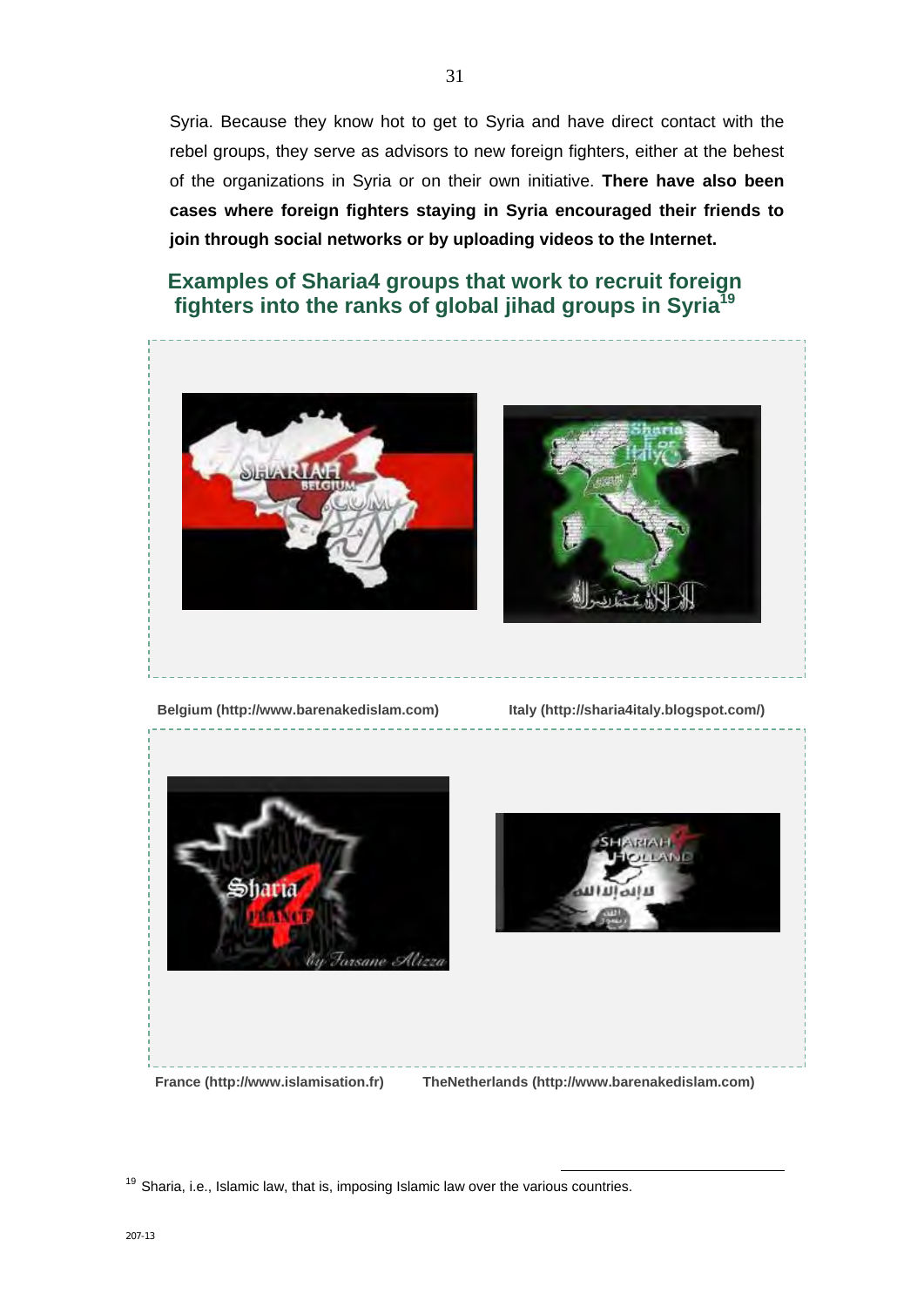

 **Pakistan (http://globalshariahgroups.weebly.com) Indonesia (the network's Twitter page)** 



**Spain (http://www.religionenlibertad.com) The US (http://www.shariah4usa.com)** 

## **Journey**

42. Syria lies in the heart of the Middle East, in geographical proximity to Europe and the Muslim countries of Central Asia. It can be reached easily and relatively inexpensively, making it **easier for foreign fighters to reach Syria from their countries of origin than the more distant combat arenas of Afghanistan, Iraq or Somalia**. It is also **easy for foreign fighters to return to their countries of origin.** European countries find it difficult to prevent foreign fighters from departing. Even the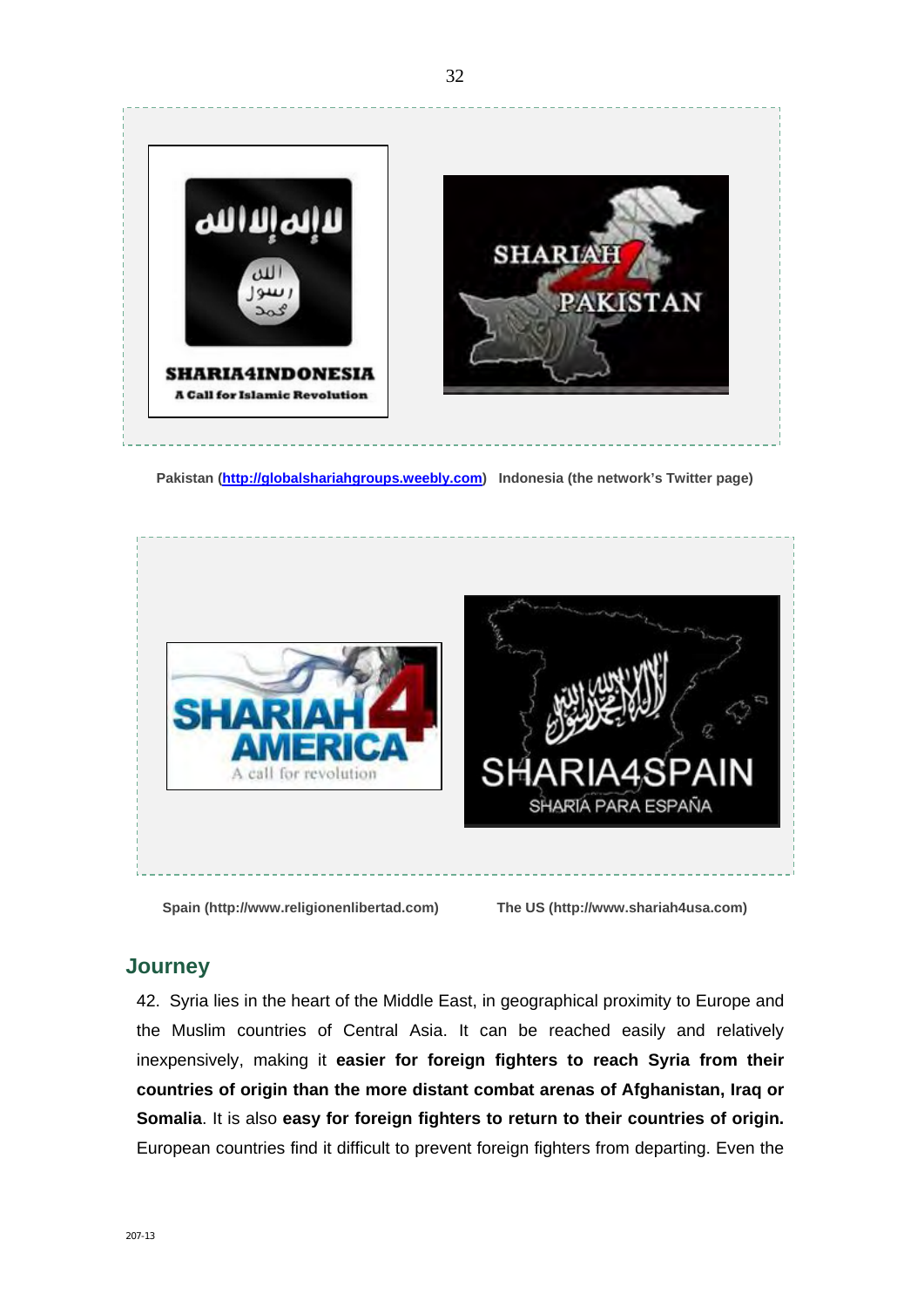authorities in the Arab-Muslim world generally do nothing to curb the flow of foreign fighters.

43. **The Netherlands can serve as a case study of how European foreign fighters reach Syria.** Most of the Dutch foreign fighters reached Syria through Turkey, while a small number used other routes (to Egypt and from there via Jordan to Syria; to Cyprus and from there via Lebanon to Syria). At the end of November 2012, three Dutch foreign fighters planning to leave for Syria through Turkey were detained in Rotterdam. According to the prosecutor general's office, they made reservations to fly to Turkey (probably to Istanbul) with a connecting flight to the Syrian border. Two made their reservations to Turkey via **Brussels** (in our assessment, to cover their tracks and make it difficult for local security services). To reduce the chance of being followed, the three men were instructed to purchase tickets at the airport immediately before departure (From a study conducted by the Kronos research firm, March 13, 2013).

44. The travel instructions for Dutch foreign fighters, which were distributed during the first quarter of 2013, shed light on how they reached Syria: They were instructed to purchase last-minute return tickets to Istanbul (in Frankfurt or Brussels). The instructions emphasized that **they were not to fly directly to Turkey from the Netherlands** but rather via Germany or Belgium. In the case of a group, the members were to go through passport control individually **and separately from one another.** After arrival in Istanbul they had two alternatives: **the first** was an hour-long flight to **Adana**, and the second (considered safer) was an eight-hour bus ride. Arriving in Adana, the foreign fighters were instructed to contact the "brethren" (i.e., local contacts). They were allowed to stay in a hotel and take a bus the next day to **Antakya** (From a study conducted by the Kronos research firm, March 13, 2013).

45. **Thus Turkey serves as a lifeline for Al-Qaeda and global jihad organizations operating in Syria.** Most of the foreign fighters who join the ranks of the rebels, especially organizations affiliated with Al-Qaeda, go to Syria via Turkey, which has a long, open border with Syria (approximately 900 km, or about 560 miles in length). A small number of foreign fighters go to **Syria via Lebanon, Iraq and Jordan, where they encounter difficulties.** That is because Hezbollah in Lebanon, which supports the Assad regime, dominates Lebanon, and the authorities in Iraq and Jordan have reservations regarding jihadi foreign fighters who join the ranks of Al-Qaeda.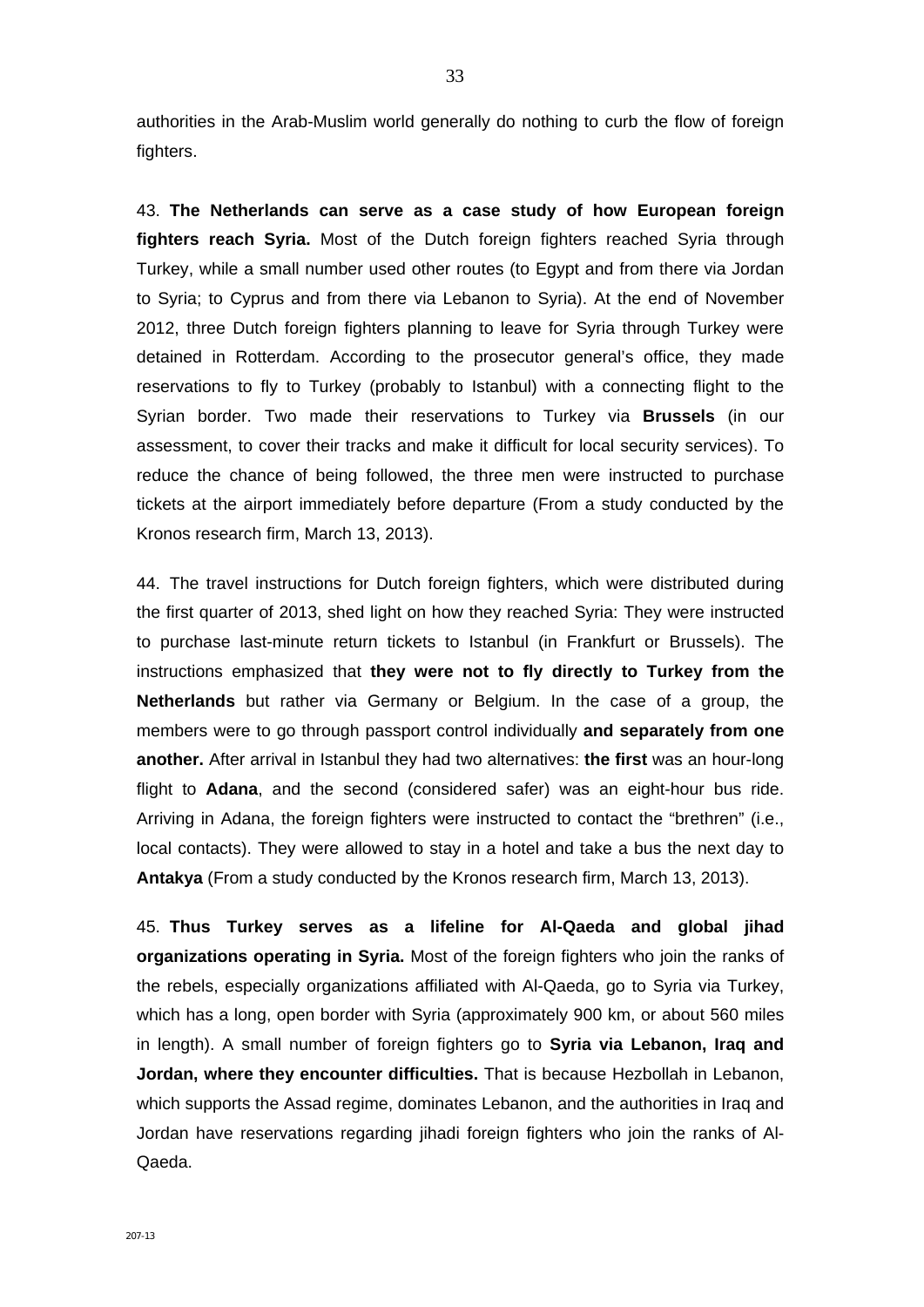46. The foreign fighters pass through Turkey easily because the Turkish authorities turn a blind eye. Recently, however, the Turkish government has begun to take action against members of Al-Qaeda and the global jihad passing through the country en route to Syria.<sup>20</sup> **Getting to Turkey via Europe is convenient and inexpensive.** Most foreign fighters travel to Turkey **by air** on commercial flights. Turkey also can be reached overland without a passport or visa (an ID card is sufficient). Some foreign fighters **take steps in their countries of origin to conceal their departure,** both for fear of the local authorities and because they don't want their families to know that they have left for Syria.



**Shukri al-Khalifi and Muhammad al-A'raj, two British nationals killed in Syria, seen together in an Internet café in Atmeh, near the Turkish-Syrian border. The flag of the Al-Nusra Front is visible in the background (www.vice.com)** 

<sup>&</sup>lt;sup>20</sup> That is apparently due to increasing domestic and foreign (the US and the West) criticism of Turkey. However, in reality the measures taken by the Turkish security forces on the ground **are still not effective enough** and, in our assessment, cannot curb the passage of foreign fighters into Syria.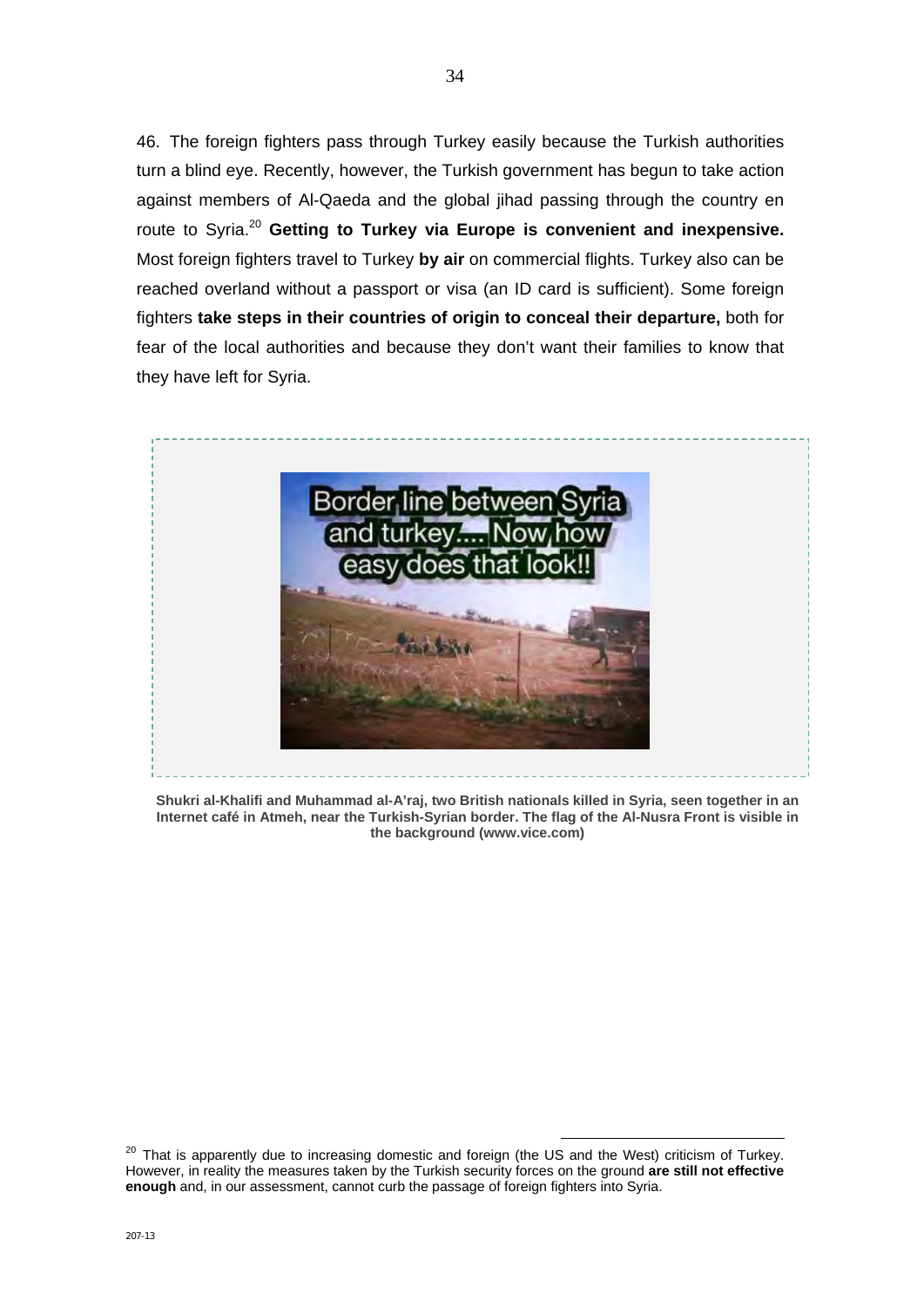

**An image posted by a British fighter on his Facebook page to illustrate how easy it is to move from Turkey into Syria (www.vice.com)** 

47. Some foreign fighters who come to Turkey stay in **safe houses** in the southern part of the country and from there are transported to the Turkish-Syrian border. They also use the safe houses when they return from Syria. In some cases, they have the telephone numbers of Al-Nusra Front operatives and contacts of other jihadist groups. The foreign fighters are met at the border by operatives from the Al-Nusra Front and other groups, who receive them and equip them with weapons and uniforms. They undergo 45 days of rudimentary military training, after which they are sent to the various units. Advanced training is also provided, but only for those with combat experience.

48. The **border crossings along the Turkish-Syrian border are controlled by the rebels**. According to many reports, the **Bab al-Hawa** and **Bab al-Salam** border crossings in the western sector of the Turkish-Syrian border, and the **Jarabulus** and **Tell Abyad** border crossings in the central sector, **have been controlled by the rebels since the second half of 2012.** Control of the crossings is divided between the Free Syrian Army and the organizations affiliated with Al-Qaeda or Islamic organizations or other Salafist Islamic organizations. **That facilitates the virtually undisturbed passage of foreign fighters from Turkey to Syria and their return to Turkey and from there to their countries of origin at the end of the fighting.** 

49. **The Bab al-Hawa crossing** is the main crossing between Turkey and Syria. **At the beginning of December 2013, power struggles occurred there between Islamist groups and the Free Syrian Army.** The Islamic Front, an organization of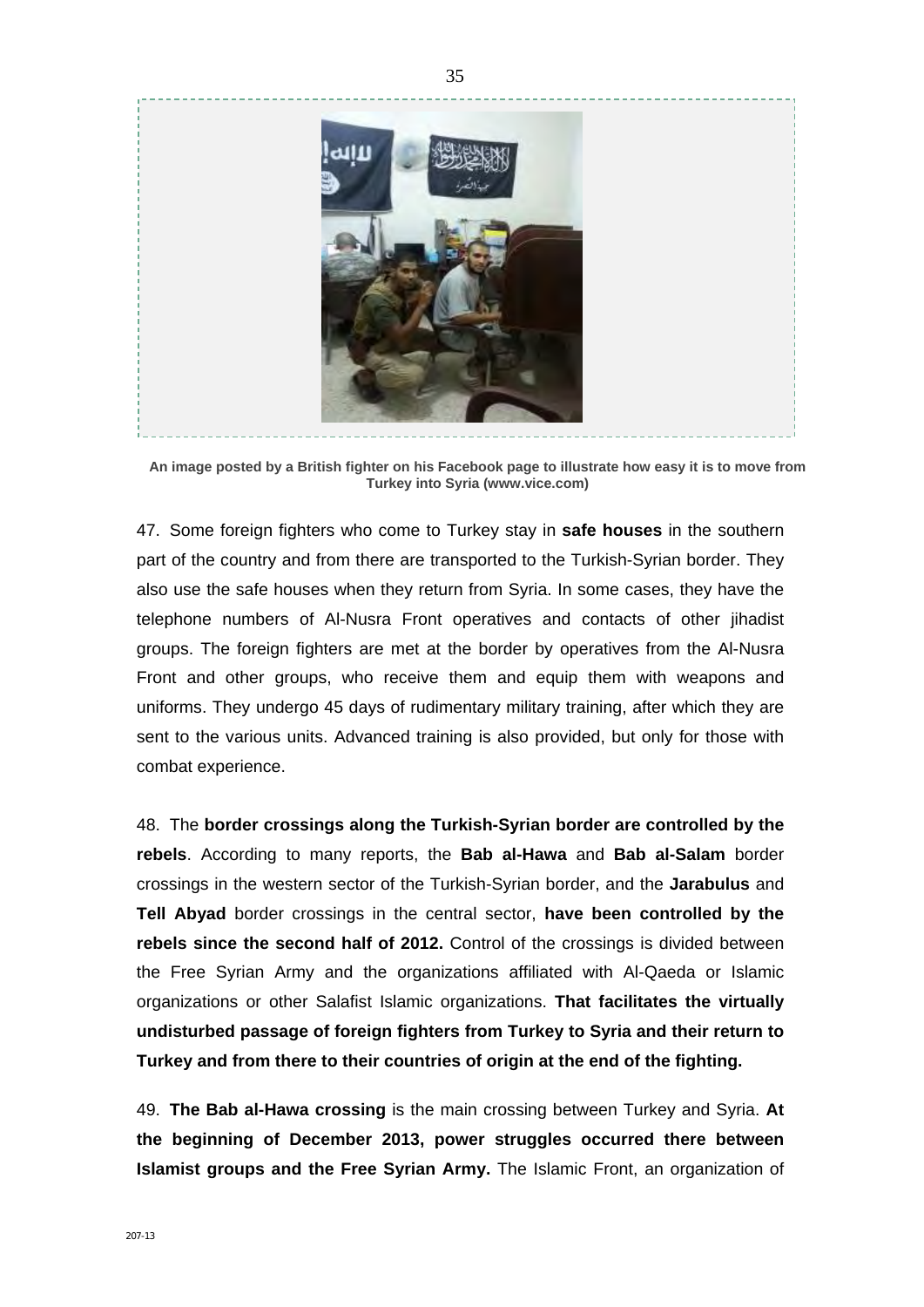Salafist rebel groups some of which collaborate with the global jihad, took over the crossing's facilities previously controlled by the Free Syrian Army. The facilities had been used by Western countries to deliver aid to the rebels. According to one version, the Islamic State tried to capture an arsenal of the Free Syrian Army at the crossing, which requested the assistance of the Islamic Front to secure the site. The media reported that following the power struggles the US and Britain suspended deliveries of aid to the rebels through northern Syria. Nevertheless, in our assessment, **it is doubtful whether such power struggles will significantly disrupt the passage of foreign fighters from Turkey to Syria.** 

50. Zvi Barel, correspondent for Israel's Haaretz daily newspaper, visited the Bab al-Hawa crossing<sup>21</sup> during the second half of 2013. He wrote that during his visit, a young Syrian offered to take him to Syria by motorcycle, not through the official crossing but by dirt paths and bypasses created by those who crossed the border illegally. The correspondent asked who would be waiting for them on the other side, and the young Syrian asked him whom he wanted. "If you want the Jabha [i.e., the Al-Nusra Front], I can bring them to you. If you want the Ahrar [i.e., an Islamist military framework called the Ahrar al-Sham Movement] – it will cost you a little more, as they are a little far away. If you want the Free [Syrian] Army, it's not a problem, they are nearby. The price is only 50 dollars."

21 "*Unsolved Islamist Puzzle,*" Hebrew, Haaretz, December 20, 2013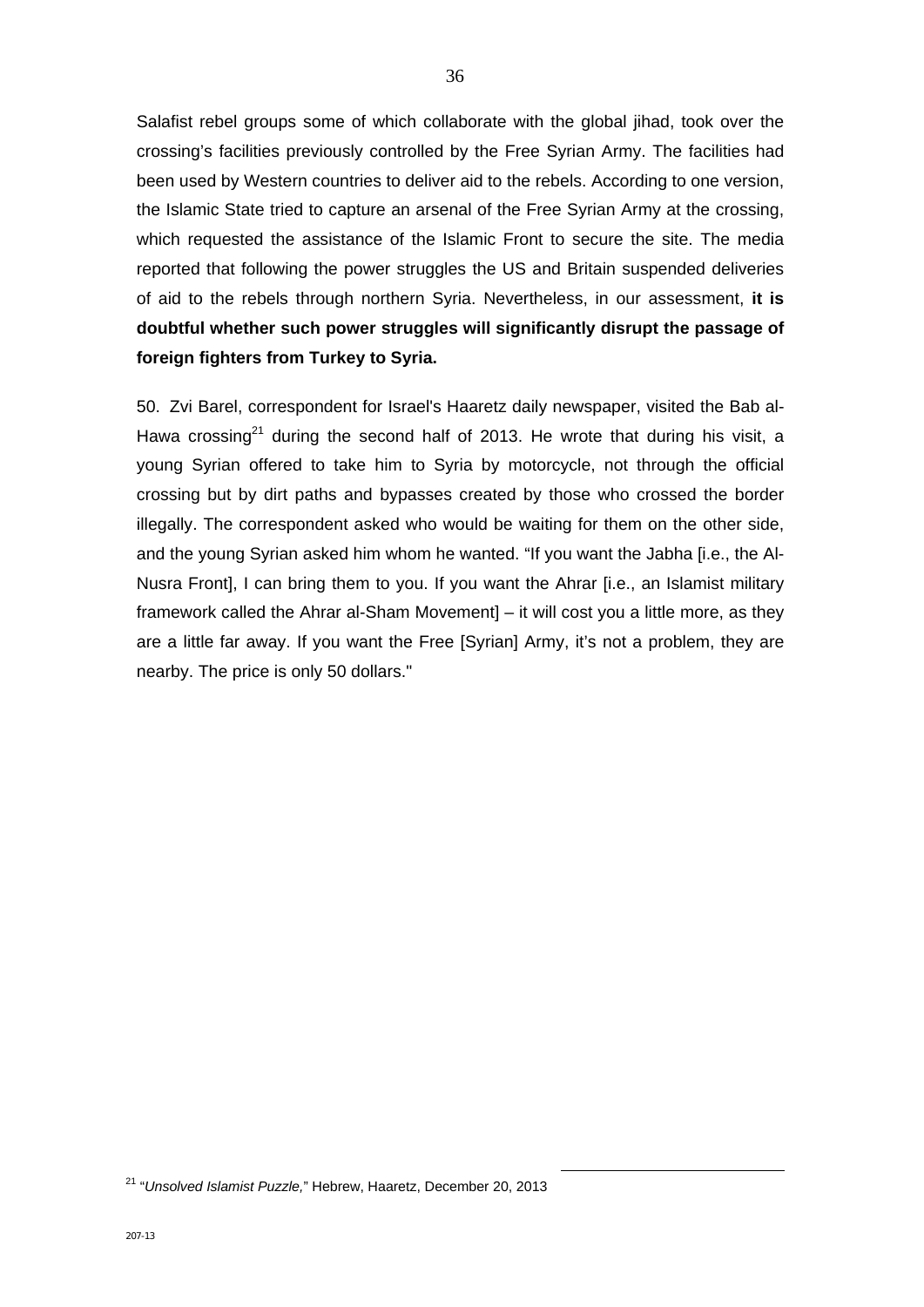

## **Syrian-Turkish border crossings controlled by the rebels**

**The Bab al-Salam crossing (Facebook.com). The Jarabulus crossing (Facebook.com) The Tell Abyad crossing (Kulik.com; Youtube.com)** 

**The Bab al-Hawa crossing (Facebook.com). On the wall is the emblem of the Islamic Ahrar Al-Sham movement, a Salfist-jihadi military framework that cooperates with the Al-Nusra Front** 

### **Distribution of foreign fighters to various units**

51. Most of the foreign fighters are dispersed after their arrival in Syria among the military frameworks of the Al-Nusra Front and other jihadist organizations. Some are sent to other organizations. One notable exception is the immigrant unit, an organic unit of foreign fighters affiliated with the Al-Nusra Front, in which the Chechen foreign fighters are prominent.

52. Some of the foreign fighters prefer to serve **in the various military frameworks with members of the same nationality.** According to Dutch operatives who fought in Syria, they behaved like "one big family" with the "big brothers" looking after the younger ones. **Jordi De Jong**, a Dutch foreign fighter who returned from Syria, told a Dutch journalist that there were homes in Aleppo where foreign fighters were housed, including the Dutch foreign fighters. Some were ordinary houses and others were described as luxurious villas. According to the foreign fighter, each foreign fighter could choose whether to stay with a group from his own country or join the Arabbased units (From a study on Dutch foreign fighters in Syria, conducted by Kronos, March 13, 2013).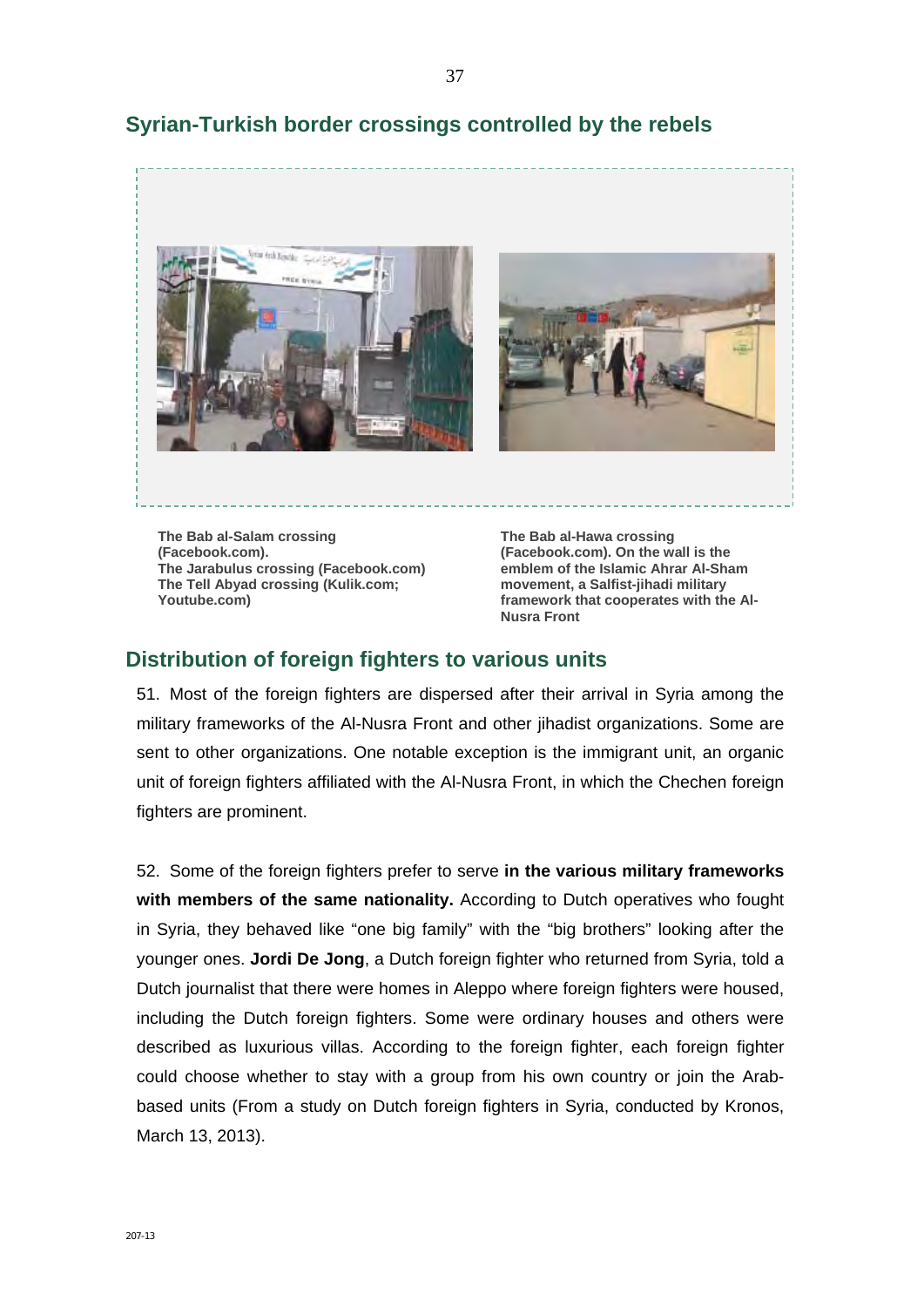53. **Personal equipment of a foreign fighter from Holland. The equipment includes a Kalashnikov, a Makarov pistol, two hand grenades – one for attack and one for defense, a knife, a Casio watch and a Qur'an in Arabic and Dutch (The picture was taken about an hour before the fighting near Homs on May 25, 2013) (From astudy conducted by Kronos, March 13, 2013).**

54. According to statements from foreign fighters, they are not always welcomed by the local fighters **because many of them lack military skills.** They also do not speak the language and are unfamiliar with the terrain and the local culture, and they are often ordered to perform various logistical duties, such as preparing food, supplying water and food, serving in hospitals, providing services at refugee camps, etc. Therefore the pictures often distributed online, showing foreign fighters wearing keffiyehs and holding weapons, are merely for the sake of appearance. In reality, they have supportive roles and do not take part in the fighting. **However, after brief military training, most of them do join in the fighting, acquire military experience and absorb jihadist ideology, and are often utilized for showcase operations such as suicide bombing attacks. That is the baggage they are expected to return with to their countries of origin.**

#### **Length of stay**

55. It appears to us that most of the foreign fighters come to Syria **for a short period of several months.** Some college students take advantage of their summer vacation to travel to Syria and return to their studies with the start of the school year. They then return to their countries of origin and are replaced by other foreign fighters, **in an ongoing process. But there are also foreign fighters who come to Syria for a longer period, sometimes for years.** The long stay is prominent mainly among **"professional" jihad operatives** who have already taken part in fighting in other conflict arenas (prominent among them are those who fought in Chechnya, Libya and Iraq). Some of these operatives attain senior command positions in the Al-Nusra Front, the Islamic State and in additional jihadist organizations fighting in Syria.

### **Return to country of origin**

56. **Over the past year there was a noticeable process of groups of foreign fighters in Syria returning to their countries of origin after a round of combat**. In our estimation, one must take into account that **at least some of the returnees were instructed by senior jihadist organization operatives to carry out acts of terrorism and subversion in their countries of origin**.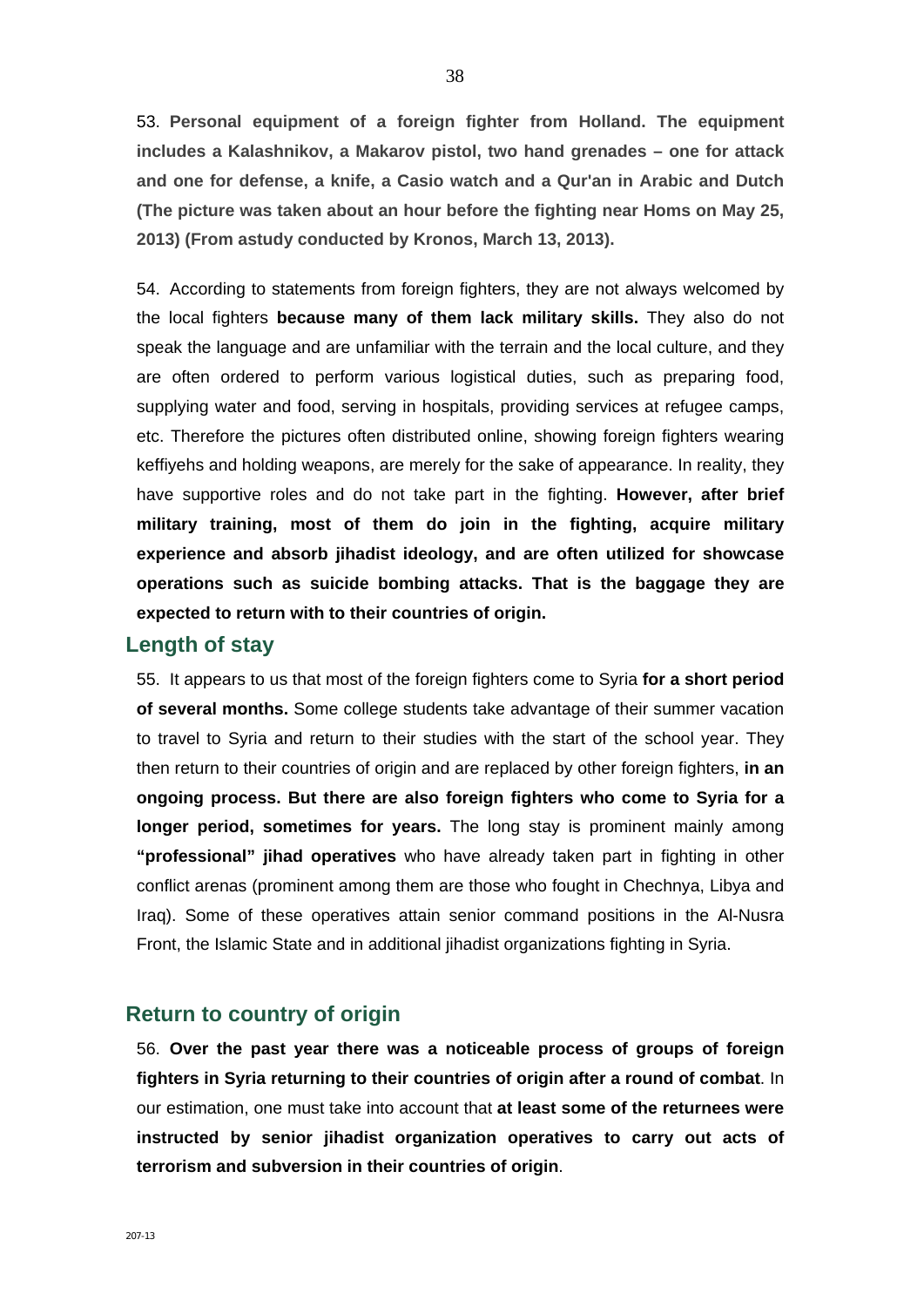57. For example, the case of **Hikmat Hussein Masarwa**, a 29-year-old Israeli-Arab resident of Taybeh. Masarwa went to Syria in November 2012 to participate in the fighting. He went to Syria **via Turkey** and joined the global jihad operatives. In Syria he received light weapons training. **While in Syria he was offered the opportunity to carry out a suicide bombing attack in Syria or, alternatively, in Israel, but he refused.** He was arrested in Israel and sentenced to 30 months in prison (ISA, Haaretz, April 10, 2013; Reuters, July 8, 2013).

58. The Netherlands and Belgium other case studies for the return of veterans of the fighting in Syria to their countries of origin in Europe. In October 2013, an investigative report by a journalist from Volkskrant exposed the **return of a group of 25-30 former foreign fighters in Syria to the Netherlands and Belgium.** Some of them said that the situation in Syria was far more complicated than they had anticipated. They noted that there were many sides in the conflict and complained about having been ordered to fight other Muslims. While some of them were disillusioned, **others returned imbued with jihadi ideology** and motivation to continue the jihad war in the West (From a study conducted by Kronos, March 13, 2013).

## **Difficulty in monitoring and supervising the movement of the foreign fighters**

59. Government and defense officials in the foreign fighters' countries of origin, especially Western countries, **are aware of the potential dangers posed by the foreign fighters, and particularly the danger that veterans of the fighting in Syria who return to their countries of origin will become agents of terrorism and subversion. They may also join local networks affiliated with radical Islam or terrorism. In some cases, the local authorities try to monitor the foreign fighters and take action against networks that dispatch them. In certain cases they take action against foreign fighters themselves, provided they can prove that they have joined terrorist organizations.** However, **a number of countries, particularly Arab countries, ignore the potential risk,** possibly desiring to overthrow the Assad regime and, at the same time, to export their own Salafist-jihadi operatives to the fighting in Syria.

60. However, there are three main reasons for the basic difficulties in monitoring and supervising the foreign fighters traveling to Syria: **the ease of travel to Syria**;